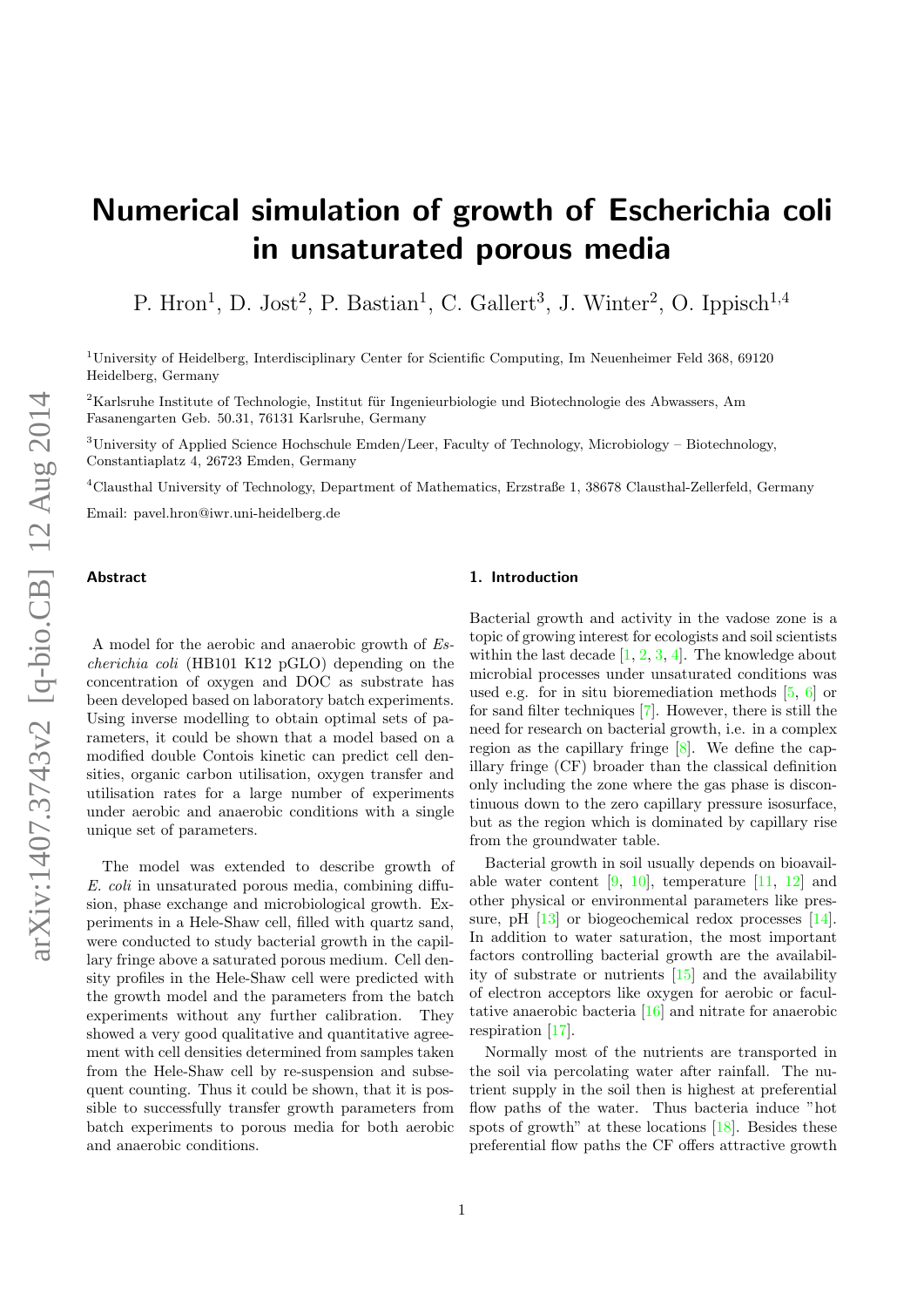conditions for aerobic soil microorganisms [\[19,](#page-11-8) [20,](#page-11-9) [21\]](#page-11-10). Water is sufficiently available due to capillary rise and oxygen is delivered by diffusion in the vadose zone. Nutrients or Nitrate as alternative electron acceptor are replenished by percolating water.

The major aim of this paper is the description of bacterial growth in the CF as a potential hot spot for the degradation of subsurface contaminants either by aerobic processes in the unsaturated part of the CF or by anaerobic processes in the fully saturated zone.

In some previous laboratory experiments Pseudomonas putida, a typical soil bacterium, was used to study biodegradation of toluene within a contaminantplume [\[22,](#page-11-11) [23\]](#page-11-12) in a saturated porous medium with a flow through chamber. In this study *Escherichia coli*, an indicator bacterium for faecal pollution of the environment [\[24\]](#page-11-13), was used. E. coli can grow under anaerobic and aerobic conditions [\[25,](#page-11-14) [26\]](#page-11-15) which both have to be considered in an appropriate growth model. Such a growth model will be developed and parametrised based on batch experiments, and applied to predict experiments in a flow through cell with conditions representing the capillary fringe. The simulations are performed without any additional calibration of the estimated parameters.

#### 2. Batch experiments

#### 2.1. Principal experimental setup

To understand the growth of E. coli and to describe the population dynamics (such as cell densities and their dependence on substrate concentrations), a number of different batch-culture experiments under varying conditions were performed. E. coli normally has its growth optimum at a rather high temperature ( $\approx 37 \degree C$ ) [\[27,](#page-11-16) [28\]](#page-11-17), whereas for our experiments, the cells were cultivated at room temperature  $21 \pm 1$ °C which is closer to natural conditions.

# 2.2. Bacterial strain and its cultivation

For all experiments in this study the Gram-negative, motile bacterial strain E. coli HB101 K12 pGLO (Bio-Rad, Germany) was used. The strain was cultivated in autoclaved LB medium (with Tryptose 10, Yeast extract 5 and NaCl  $10 \text{ g l}^{-1}$  at a starting pH of 7.0-7.2, and a dissolved organic carbon (DOC) concentration of  $6.8 g l^{-1}$ . The active cells of this strain generate a green fluorescent protein (GFP) after addition of  $3 \text{ mmol } 1^{-1}$ Arabinose (sterile filtered, Roth, Germany). Previous experiments showed that the E. coli strain could not use  $L(+)$ -Arabinose for energy generation or biomass production. Due to a linkage with the ampR-gen, the strain is also resistant against Ampicillin  $(0.3 \text{ mmol} 1^{-1})$ 

of which was added). While the fluorescence was not used in the work described in this paper, the Arabinose was still added as it will be used in future work.

#### 2.3. Aerobic growth of E. coli

For the aerobic experiments cotton plugged shake flasks filled with 30 ml of the different solutions described below were used and approximately  $2.3 \cdot 10^7$  cells ml<sup>-1</sup> (taken from a freshly grown culture) were added. Duplicate culture assays were shaken with a frequency of 200 rpm. The optical density (OD) at 578 nm was measured after inoculation and after every 1 h during the initial phase (log-phase) of bacterial growth and at several points in time afterwards with a photometer (M501 Single Beam Scanning Spectrophotometer, Camspec, UK) to get the growth curves. Calibration experiments showed that OD values were linear dependent on the cell density.

The LB medium was used pure and diluted with  $0.9\%$  NaCl solution to  $\frac{1}{2}$  (1:1),  $\frac{1}{5}$  (1:4) and  $\frac{1}{10}$  (1:9) of the original concentration. The oxygen concentration in the air phase was kept constant at 20 %.

In addition the biomass (dry weight) of E. coli cells after the growth phase was measured gravimetrically for each replicate. Cell suspensions were centrifuged  $(8 \text{ min}, 12 \text{ k rpm})$  and washed once with autoclaved, deionised water after discarding the supernatant medium. After a second centrifugation, the cells were resuspended in deionised water, filled in ceramic crucibles and the dry weight (dw) of the biomass from each flask was determined.

The DOC concentration of both, the original medium and the discarded medium from the centrifuge, were measured with a "High TOC" carbon analyser (Elementar, Hanau, Germany) and the amount of DOC consumed was determined.

Cell suspensions in undiluted LB medium reached their maximal OD of approx. 4.4 after 24 h of growth (Fig. [1\)](#page-5-0). E. coli cells in suspensions with a lower DOC concentration reached their highest OD later (after up to 32 h). The E. coli cells consumed only about  $30\%$ of the available DOC, which means a maximal DOC consumption of  $2.0 g l^{-1}$  for the cells grown in undiluted LB medium.

The initial biomass (as average value of the dry weight of the E. coli cells in two samples) was  $0.02 \text{ g} \text{ dw } l^{-1}$ , the increase after 24 h was  $1.69 \text{ g} \text{ dw } l^{-1}$ for growth in undiluted LB medium,  $0.9 g dw l^{-1}$  in 1:1 diluted LB medium,  $0.42 \text{ g} \text{ dw} \text{ } l^{-1}$  in 1:4 and  $0.27$  g dw l<sup>-1</sup> in a 1:9 dilution.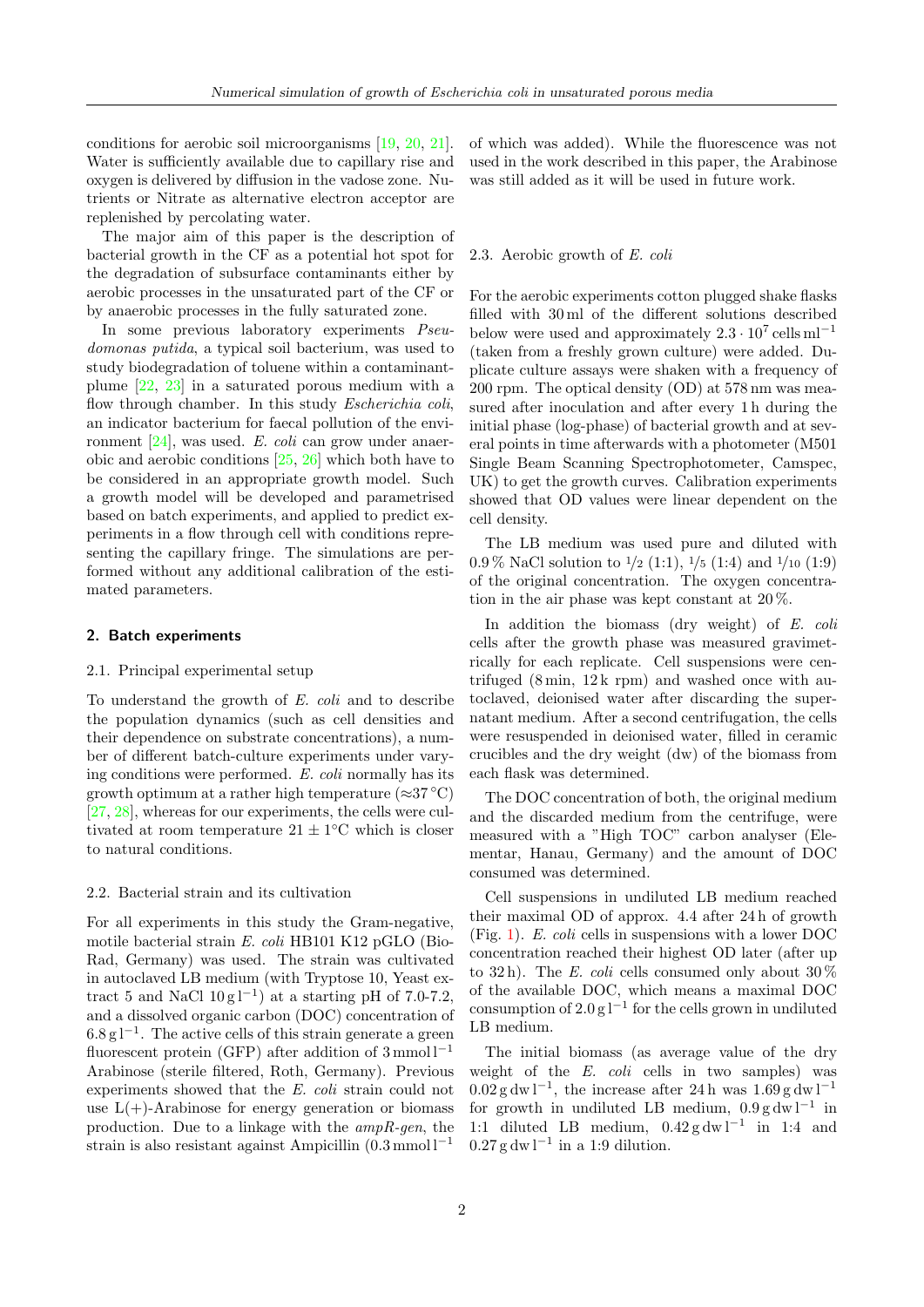# 2.4. Anaerobic growth of E. coli

For the anaerobic experiments closed serum bottles with a total volume of 120 ml, each filled with 20 ml of one of the four different solutions and a nitrogen atmosphere (HiQ Nitrogen 5.0 Linde Gas, Germany) were autoclaved. After an inoculation with  $2.0 \cdot 10^7$  cells ml<sup>-1</sup> the experiments were conducted under the same conditions as for aerobic growth (only without continuous shaking).

The amount of consumed or metabolised DOC was estimated on the basis of the hydrogen (according to [\[29\]](#page-11-18)) and fatty acid production. The metabolites of the mixed acid fermentation were measured after 48 h with a gas chromatograph (Varian 431-GC) and a mass spectrometer (Varian 210-MS, Agilent Technologies, USA). The OD was again measured at the start of the experiment, after every hour in the log-phase and at some specific points afterwards, and the biomass increase was measured for all samples at the end of the experiment.

As expected, the growth of E. coli under anaerobic conditions was slower than under aerobic conditions as a consequence of the lower efficiency of substrate fermentation. A maximal OD of 0.45 was reached after approximately 24 h in undiluted LB medium. About 30 % of the available DOC was consumed or converted to metabolites. After 24 h the biomass increase was  $0.28 \text{ g} \text{ dw}$ <sup>1-1</sup> for the cells grown in undiluted LB medium.

# <span id="page-2-2"></span>2.5. Aerobic growth of E. coli under different oxygen concentrations

To determine the dependence of the growth rate on oxygen availability, experiments with different oxygen concentrations were conducted in closed 50 ml glass vessels filled with 20 ml of undiluted LB medium only. Before and after the addition of  $2.3 \cdot 10^7$  cells m $l^{-1}$ , each vessel was flushed (with a flow rate of approximately  $1.51 h^{-1}$ ) with a mixture of different ratios of sterile artificial  $\arctan \frac{1}{2}$  $\arctan \frac{1}{2}$  $\arctan \frac{1}{2}$ and pure nitrogen<sup>[2](#page-2-1)</sup> to achieve oxygen concentrations of 0, 1, 2, 3.5, 4, 6, 10, 15 and 20 %. To achieve these concentrations, dosing valves for low flow (Swagelok, Germany) were used for each vessel. To guarantee optimal air input, the medium was stirred with approx 200 rpm on a magnetic stirring plate (Variomag, USA). 50 µL of 100 times diluted silicon-antifoam emulsion (Carl Roth GmbH, Karlsruhe, Germany) was added. Oxygen concentrations at regular time intervals were measured by a non-invasive optode technique [\[30\]](#page-12-0).

The experiments showed that the growth rate of E. coli under aerobic conditions was highly dependent on sufficient availability of oxygen. At concentrations

of 20-21 %  $O_2$  (corresponding to ordinary air) and 6 %, the OD values were almost identical. Below an oxygen concentration of  $3.5\%$ , the growth rate decreased significantly. Despite the continuous shaking the optode measurements showed a lower oxygen content in the liquid phase than in equilibrium with the gas phase. The consumption of oxygen in water thus was faster than oxygen dissolution from air.

# 2.6. Oxygen consumption

To measure oxygen consumption and biomass production, experiments were conducted in closed serum bottles filled with 10 ml of liquid and 110 ml sterile artificial air to guarantee an initial oxygen concentration of 20 % or a total oxygen volume of approx. 22 ml, respectively.

Undiluted LB medium and two dilutions (1:4 and 1:9) were used, to assess the influence of nutrient availability on oxygen consumption. The bacterial inoculum was the same as in the previously described experiments and the bottles were again shaken with 200 rpm. The oxygen concentration in the liquid phase was again measured with a non-invasive optode technique. After 24 hours a sample was taken from the head space of each bottle and the oxygen concentration in the gas phase was measured with a gas chromatograph (Chrompack, model CP 9001, Engstingen, Germany) and total biomass production was determined gravimetrically.

After 52 h the biomass of E. coli cells grown in 1:4 diluted LB was  $0.36 \text{ g} \cdot 1^{-1}$  and  $0.23 \text{ g} \cdot 1^{-1}$  in 1:9 diluted LB medium. The oxygen consumption for E. coli in  $20 \,\mathrm{ml}$  1:4 diluted LB was 19.7 mg  $O_2$  and for cells grown in 1:9 diluted LB a value of  $10.1 \,\mathrm{mg}\,\mathrm{O}_2$  was measured.

# 2.7. Conclusions from the batch experiments

The following conclusions on the main factors controlling growth of E. coli have been obtained from the batch experiments:

- Cell growth is faster in presence of oxygen. This is a consequence of the higher energy efficiency of aerobic respiration compared to anaerobic fermentation.
- Anaerobic growth takes place only if the amount of available oxygen is very low. If enough oxygen is available only aerobic respiration is active.
- Oxygen is still consumed after the growth phase (log-phase), when all convertible DOC is already depleted. The necessary nutrients are most probably taken from intracellular resources.

<span id="page-2-0"></span> $^120\,\%$ oxygen and  $80\,\%$ nitrogen

<span id="page-2-1"></span><sup>&</sup>lt;sup>2</sup>HiQ Nitrogen 5.0 from Linde Gas, Germany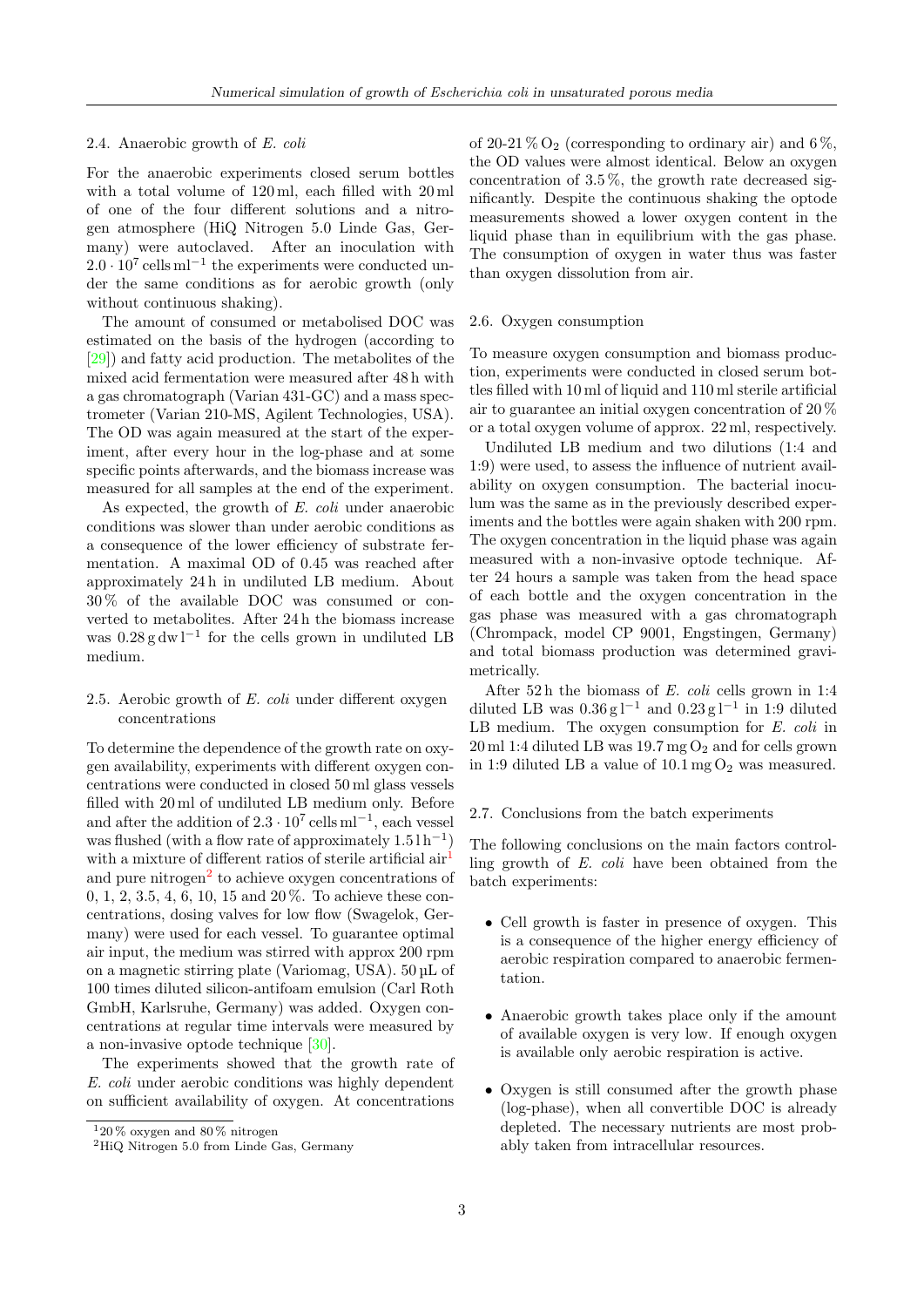- At high cell and DOC concentrations the dissolution of oxygen in water is slower than oxygen consumption.
- In all batch experiments only up to  $30\%$  of the total DOC was consumed or converted for both the aerobic and the anaerobic growth.

#### 3. Modelling microbial growth

Based on the results of the batch-culture experiments models for the prediction of the growth of E. coli were derived depending on oxygen and DOC availability based on common approaches in the literature and their performance was compared for reproduction of all experimental data with a single set of parameters.

### 3.1. Substrate-limited kinetics

Various mathematical models have been proposed to quantitatively describe microbial growth kinetics, see [\[31,](#page-12-1) [32,](#page-12-2) [33,](#page-12-3) [34,](#page-12-4) [35,](#page-12-5) [36\]](#page-12-6).

The biomass concentration under anaerobic conditions is described by a first order differential equation relating the change of the biomass concentration over time to the current biomass concentration  $c_{l,X}$  multiplied with a specific growth rate  $\mu_{an}^*$ 

$$
\frac{\mathrm{d}c_{l,X}}{\mathrm{d}t} = \mu_{an}^* c_{l,X}.
$$

 $\mu^*_{an}$  is the product of a maximal specific growth rate  $\mu_{max,an}$  and a relative specific growth rate.  $\mu_{max,an}$  is a characteristic of all organisms and it is related to their ability to reproduce. It is simply defined as the increase of biomass per unit of time under optimal conditions (no limiting nutrients).

Common growth kinetics expressing the relative speed of growth depending on the concentration  $s_i$  of a single substrate are given by:

$$
\text{Monod} \quad \frac{s_i}{K_{si} + s_i},\tag{1}
$$

$$
\text{Moser} \quad \left(1 + K_{si} s_i^{-\lambda_i}\right)^{-1},\tag{2}
$$

$$
\text{Tessier} \quad 1 - \exp\left(-\frac{s_i}{K_{si}}\right),\tag{3}
$$

$$
Contois \t \frac{s_i}{B_i c_{l,X} + s_i}.
$$
\n<sup>(4)</sup>

The substrate affinity constant (half-saturation constant)  $K_{si}$  can be interpreted as a reflection of the affinity of the bacterial cell towards the substrate  $s_i$ . It represents the substrate concentration at which growth with half the maximal speed occurs. Moser's constant  $\lambda_i$  and the constant  $B_i$  in the Contois model do not have direct biological meaning. In our case  $s_i = c_{i,S}$ , which denotes the concentration of bioconvertible nutrients and is only a part of the total DOC in the medium.

Together with a Monod kinetic [\(1\)](#page-3-0) we obtain for example

<span id="page-3-1"></span>
$$
\mu_{an}^* = \mu_{max,an} \frac{c_{l,S}}{K_{S,an} + c_{l,S}}.\tag{5}
$$

# 3.2. Multiple-substrate kinetics

While under anaerobic conditions the growth of E. coli or other facultative anaerobic microorganisms depend only on the bioavailable organic carbon concentration, under aerobic conditions the oxygen concentration  $c_{l,O_2}$ in the liquid phase has to be taken into account as well. [\[37\]](#page-12-7) used a double Monod model to describe this double nutrient limitation for the growth of Pseudomonas denitrificans. It combines two Monod kinetics in a multiplicative form. The (aerobic) specific growth rate with a double Monod model is given by

<span id="page-3-2"></span>
$$
\mu_a = \mu_{max,a} \frac{c_{l,S}}{K_{S,a} + c_{l,S}} \frac{c_{l,O_2}}{K_{O_2} + c_{l,O_2}}.
$$
(6)

In both growth models [\(5\)](#page-3-1) and [\(6\)](#page-3-2), the Monod kinetics can be substituted with each of the other models of the relative specific growth rate  $(2)-(4)$  $(2)-(4)$  $(2)-(4)$ .

#### 3.3. Combination of aerobic and anaerobic growth

While aerobic growth of E. coli cells is already occurring at low oxygen concentrations, anaerobic growth might still be important. As aerobic respiration is much more efficient, we assume that only aerobic growth occurs if  $\mu_a$  is higher than the growth rate for purely anaerobic growth under the same substrate limitation  $(\mu_a \geq \mu_{an}^*)$ . Under these assumptions the specific growth rate function for anaerobic growth in presence of oxygen  $\mu_{an}$  can be defined as

$$
\mu_{an} = \max(\mu_{an}^* - \mu_a, 0),\tag{7}
$$

<span id="page-3-3"></span><span id="page-3-0"></span>The total growth rate  $\mu = \mu_a + \mu_{an}$  is then a nondecreasing function of  $c_{l,O_2}$  for constant  $c_{l,S}$ , where only the ratio between aerobic and anaerobic growth is changing.

#### <span id="page-3-4"></span>3.4. Mass balance equations

We consider a constant volume  $V_l$  of liquid phase (culture medium) and gas phase  $V_g$ . As there is no injection or removal of cells during the experiment, the balance equation for the cell density  $c_{l,X}$  is given by

$$
\frac{\mathrm{d}c_{l,X}}{\mathrm{d}t} = (\mu_a + \mu_{an} - r_d) c_{l,X},\tag{8a}
$$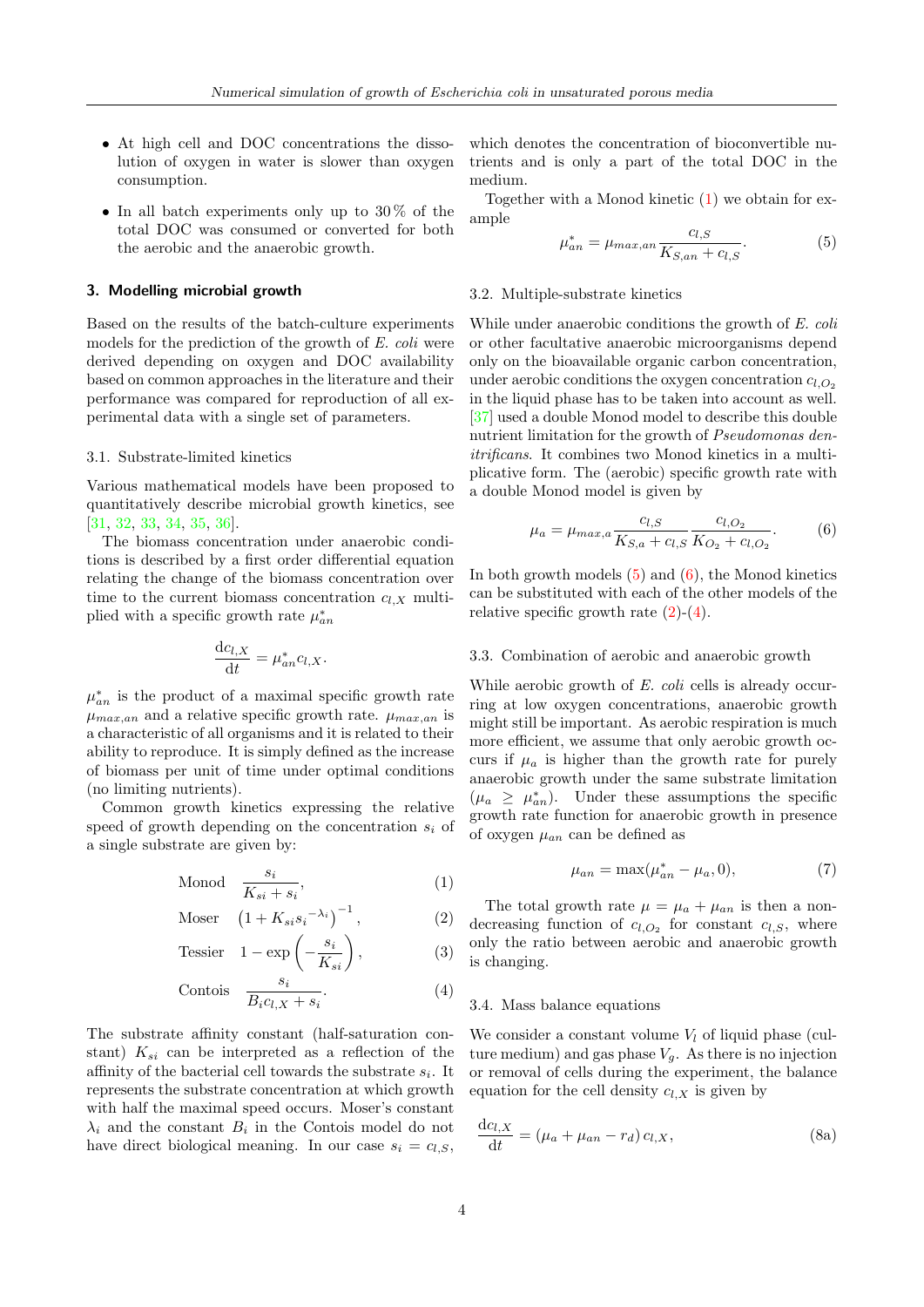where  $r_d$  is the decay rate. The generic balance equation for the consumable substrate  $c_{l,S}$  has the form

$$
\frac{\mathrm{d}c_{l,S}}{\mathrm{d}t} = -\left(\frac{\mu_a}{Y_{S,a}} + \frac{\mu_{an}}{Y_{S,an}}\right)c_{l,X},\tag{8b}
$$

where the yield coefficients  $Y_{S,a}$  and  $Y_{S,an}$  are the link between growth rate and substrate utilisation, a measure for the efficiency of the conversion of a substrate into biomass.

Oxygen transfer between liquid and gas phase occurs at the interface between both phases. For gases with a low solubility, like oxygen in water, the local equilibrium concentration of oxygen in water  $c_{l,O_2}^*$  can be described by Henry's law

$$
c_{l,O_2}^* = k_H p_{O_2},
$$

where  $k_H$  is the Henry constant and  $p_{O_2}$  is the partial pressure of oxygen. If we assume the validity of the ideal gas law, we can rewrite Henry's law in terms of a molar density  $c_{g,O_2} = \frac{p_{O_2}}{RT}$ . Introducing a modified Henry constant  $k_H^{cc} = \frac{k_H}{RT}$ , we get the relation  $c_{l,O_2}^* = k_H^{cc} \cdot c_{g,O_2}$  [\[38\]](#page-12-8). As the batch experiments have shown, the assumption of equilibrium between gas phase and liquid phase is not valid for oxygen exchange during rapid growth phases. Thus we introduce a kinetic mass transfer model depending on the difference of the actual and equilibrium concentration of oxygen in the liquid phase, a gas-liquid mass transfer capacity coefficient  $k_L \alpha$  depending on gas/liquid interfacial area (which was constant for the batch experiments) and the ratio of the phase volumes. The mass balance equations for oxygen in the liquid and gas phase are then given by

$$
\frac{dc_{l,O_2}}{dt} = -\left(\frac{\mu_a}{Y_{O_2}} + m_o c_{l,O_2}\right) c_{l,X} + k_L \alpha \left(c_{l,O_2}^* - c_{l,O_2}\right)
$$
\n(8c)

$$
\frac{dc_{g,O_2}}{dt} = -k_L \alpha \left( c_{l,O_2}^* - c_{l,O_2} \right) \frac{V_l}{V_g},
$$
\n(8d)

where  $Y_{O_2}$  is the yield coefficient for oxygen and  $m_o$ is the oxygen consumption factor for maintenance.

This system of ordinary differential equations [\(8\)](#page-4-0), together with appropriate initial conditions, specifies a modified growth rate model for E. coli including simultaneous aerobic and anaerobic growth, cell decay and a kinetic description for oxygen transfer. It can be customised with different models of the relative specific growth rate.

# 4. Parameter estimation

The growth model [\(8\)](#page-4-0) developed contains a number of different parameters like maximal growth rates, half saturation constants, yield coefficients, maintenance and mass transfer coefficient etc, which need to be determined using the data obtained from the batch experiments.

Many different ways to determine the model's kinetic parameters have been developed. However, some of them are predisposed to inaccuracy and can be applied only under limited conditions. A linearisation with a Lineweaver-Burk plot was used to determine kinetic parameters, e.g. in [\[37,](#page-12-7) [39,](#page-12-9) [16\]](#page-11-5), but this method is rather unreliable as it can greatly increase small errors in the measurements. In the last two decades, software based on non-linear regression is used to determine growth parameters, e.g. in [\[40,](#page-12-10) [41,](#page-12-11) [42\]](#page-12-12). In this approaches a separate set of parameters is obtained for every single experiment or even for different stages of an experiment. Usually the parameters are averaged later.

In this work, we want to use a parameter estimation approach to obtain model parameters, which describe the measured quantities (like optical densities, biomass densities, DOC concentrations and oxygen concentrations in air and in water) for all experiments simultaneously. It uses an inverse model together with the initial value approach  $[43]$ ,  $[44]$ , for details see [A.](#page-10-10) The Levenberg-Marquardt-Algorithm was used to solve the optimisation problem with sensitivities derived by numerical differentiation. The forward model solves the system of equations [\(8\)](#page-4-0) using a Runge-Kutta-Fehlberg method for systems of ordinary differential equations. The initial conditions are derived from the batch experiments.

#### 4.1. Parameter estimation for the batch experiments

rated data for different inclusion of qualitatives the a single volgetive function  $(15)$ , a suitable weighting factor  $w_{ij}$ To combine the deviations between measured and simulated data for different measured quantities into a single has to be chosen. In theory this should be the inverse of the measurement error. We assume that the error for each measurement is 10% of the maximal value of the measured quantity in the specific experiment.

<span id="page-4-0"></span>To assess the predictive power of the growth model with the different models of the relative specific growth rate (Monod, Moser, Tessier and Contois model, [\(1\)](#page-3-0)- [\(4\)](#page-3-4)) a separate set of parameters was estimated each of the combinations and the residua are compared.

# 4.1.1. Anaerobic growth

In the absence of oxygen the growth of E. coli is purely anaerobic  $(\mu = \mu_{an})$ . This reduces the unknowns to the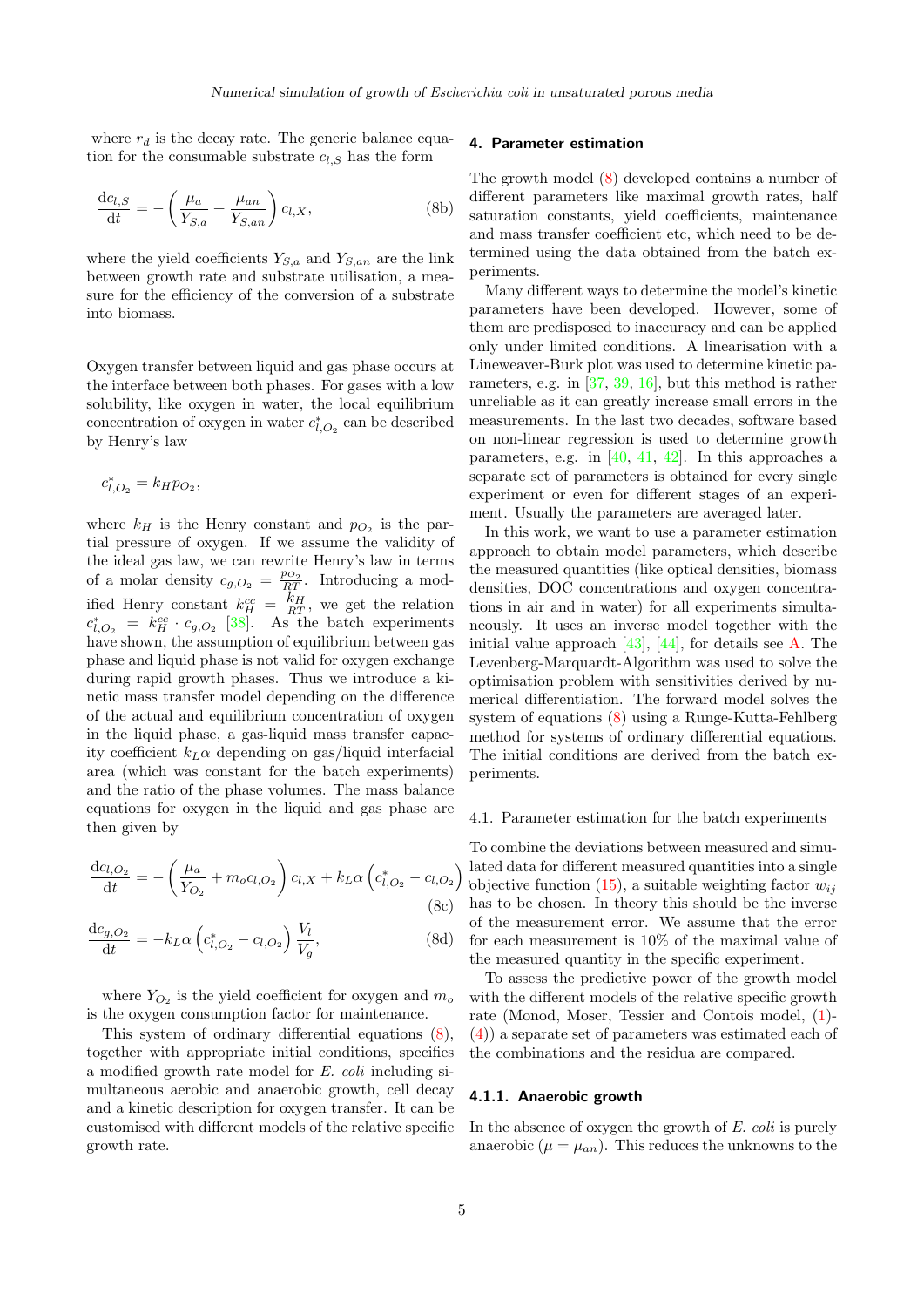maximum growth rate  $\mu_{max,an}$ , the anaerobic substrate yield factor  $Y_{S,an}$  and the decay rate  $r_d$ , which both are the same for all four models of the specific growth rate [\(1\)](#page-3-0)-[\(4\)](#page-3-4), and parameters for the growth kinetics like half saturation constant or Contois saturation constant.

The decay rate was determined from four long-run anaerobic batch experiments (6 days), each using a different dilution of the LB medium. The remaining growth parameters were estimated from 8 experiments using 4 different dilutions of the LB medium (i.e. two repetitions for each dilution) at an incubation temperature of  $21 \pm 1$ <sup>o</sup>C (with a total of 125 single measurements).

# 4.1.2. Aerobic growth

The two types of aerobic experiments emphasise different aspects. In the open system experiments the concentration of oxygen in air was kept constant with a fast air circulation (see section [2.5\)](#page-2-2) and thus the mass balance equation for oxygen in the gas phase [\(8d\)](#page-4-0) can be omitted, while the closed system experiments allow a quantification of the oxygen consumption.

A total of 334 individual measurements from 35 aerobic experiments were used to estimate the remaining 7 or 8 parameters (depending on the model used for the relative growth rate) which are only relevant in the presence of oxygen.

#### 4.2. Results and Discussion

# 4.2.1. Performance of the different growth kinetics

The residua obtained with the different models of the relative specific growth rate are given in Table [1.](#page-6-0) There was a generally good agreement between measured and simulated cell biomasses  $R_X$  and the final substrate concentrations  $R_S$  as dry biomass and substrate concentration were measured at the start of batch experiment and after the log-phase only.

The best overall agreement between simulated and measured values was obtained with the Contois model of relative specific growth. This is mostly due to a much better reproduction of the measurements of optical density and oxygen concentration in the liquid phase. The models based on a Monod, Moser or Tessier kinetic perform significantly worse. The obtained growth curves show a sharp switch between log-phase and stationary/death phase, which was not observed in the batch experiments and does not occur with the Contois kinetics. The difference is even more striking, as the Contois based model has the same amount of parameters as the models using the Monod and Tessier kinetic and one parameter less than the model with the Moser kinetic. Thus only the model with the Contois kinetic [\(4\)](#page-3-4) is used in the rest of the paper.

<span id="page-5-0"></span>

Figure 1: Comparison of OD for aerobic growth and growth curves as a solution of model [\(8\)](#page-4-0) with estimated parameters.

<span id="page-5-1"></span>

Figure 2: Comparison of measured data and oxygen concentrations in gas as a solution of model [\(8\)](#page-4-0) with estimated parameters.

#### 4.2.2. Estimated parameters

The estimated growth parameters for the model with the Contois kinetic are given in Table [2.](#page-7-0) For all parameters the standard deviations are relatively small indicating that the model is both appropriate and not over-parametrised. Higher standard deviations for the Contois saturation constants confirm the difficulty described already in  $[42]$ , where the authors mentioned that the saturation constant could vary even during a single growth cycle.

However, the agreement between simulations and experiment was very good for all types of measurements in all set-ups. As a typical example the simulated and measured biomass concentration for aerobic growth in closed serum bottles is shown in Fig. [1](#page-5-0) for different substrate dilutions. Fig. [2](#page-5-1) show the corresponding decrease of the oxygen concentration in the gas phase.

The estimated maximal growth rates was  $0.324$  h<sup>-1</sup> for aerobic growth and  $0.255 h^{-1}$  for anaerobic growth, respectively. In [\[42\]](#page-12-12) values for  $\mu_{max,an}$  between 0.19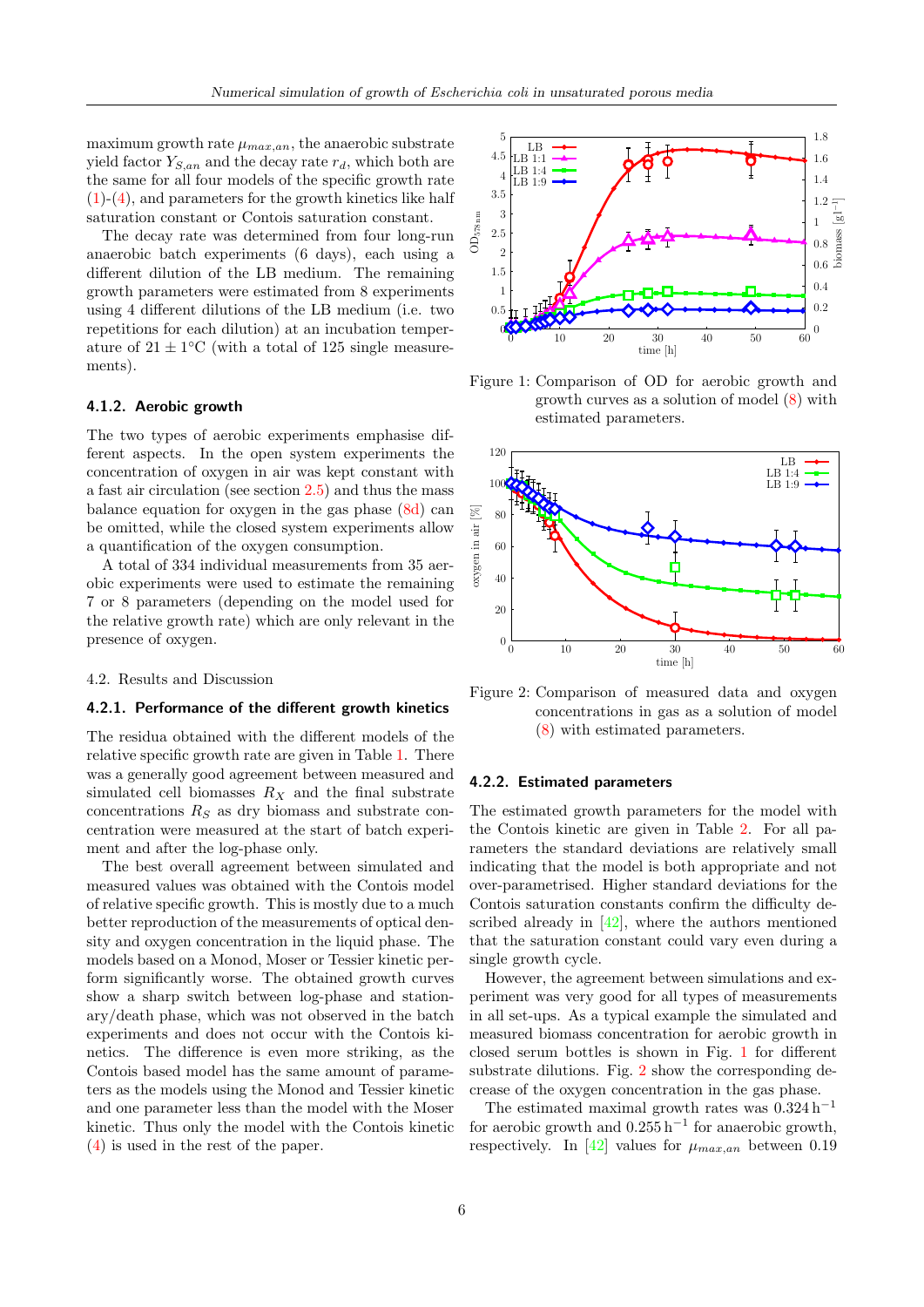|                | anaerobic growth |                    |     |      | aerobic growth |      |                                              |      |      |       |
|----------------|------------------|--------------------|-----|------|----------------|------|----------------------------------------------|------|------|-------|
|                | Rs.              | $R_{OD}$ $R_X$ $R$ |     |      |                |      | $R_S$ $R_{OD}$ $R_{g,O_2}$ $R_{l,O_2}$ $R_X$ |      |      | R     |
| Contois        | 1.8              | 5.2                | 6.7 | 13.8 | 8.6            | 14.1 | 8.6                                          | 9.2  | 15.6 | 56.2  |
| Monod          | 1.2.             | 12.3               | 7.2 | 20.8 | 7.8            | 39.4 | 13.8                                         | 25.1 | 15.8 | 101.9 |
| Moser          | 1.8              | 9.0                | 6.9 | 17.7 | 8.4            | 34.3 | 11.8                                         | 43.5 | 18.0 | 116.1 |
| <b>Tessier</b> | 1.4              | 12.9               | 7.2 | 21.5 | 8.4            | 47.4 | 14.9                                         | 28.0 | 15.2 | 113.8 |

<span id="page-6-0"></span>Table 1: Residua gained by an inverse modelling for different kinetic models

and 0.65 in Chemostat and batch cultures at 17−20 ◦C were listed. [\[27\]](#page-11-16) and [\[28\]](#page-11-17) reported growth rates of 0.70 and  $0.87 h^{-1}$ , respectively for E. coli under optimal growth conditions in a Chemostat culture.

Comparing these values with the results of our batch experiments for aerobic growth of  $E.$  coli, it is obvious that the chosen growth conditions  $(21 \pm 1^{\circ}C)$  and LB medium were not optimal. Under natural conditions the soil flora has to grow with a mixture of carbon sources, mostly digestion products or amino acids draining from the surface layer. The LB medium reflects naturally available carbon sources relatively well. While the DOC concentration in the LB medium is very high compared to naturally oligotrophic conditions in groundwater, an optimal nutrient supply was necessary in this study to produce measurable quantities of biomass.

The vield coefficients of  $0.95$  g dw per g consumable DOC and  $0.49$  g dw per g  $O<sub>2</sub>$ estimated for the E. coli cells in LB medium are also in accordance with the yield coefficients reported by [\[27\]](#page-11-16). Under anaerobic conditions bacteria use a mixed acid fermentation (instead of respiration) to gain energy for growth  $[45, 46]$  $[45, 46]$  $[45, 46]$ , thus the growth is slower and the yield coefficient decreases. According to our results, a yield of 0.163 g dw per g consumable DOC was determined, which is close to the anaerobic yield coefficient of 0.18 g dw per g glucose which [\[39\]](#page-12-9) found for some other strains of E. coli.

These results clearly show that it is possible to describe the growth of E. coli under a wide range of substrate and oxygen concentrations including both aerobic and anaerobic growth with a single set of realistic parameters.

# 5. Growth of E. coli in the capillary fringe

As this study is mainly targeted at the study of the growth of E. coli in the capillary fringe, additional experiments with Hele-Shaw cells were conducted to explore the microbial growth in a porous medium. The results of these experiments were then used to test

the transferability of the results from the batch experiments (where the micro-organisms were suspended in a liquid phase only) to a porous medium without groundwater flow.

# 5.1. Observation of bacterial growth in the capillary fringe

For the Hele-Shaw cells two  $200 \times 200 \times 3$  mm glass plates were fitted in silicone-greased spacers of 2 mm thickness on each side and filled with quartz sand (diameter:  $0.35 - 0.71$ mm). At the bottom of the glass cell, a stainless steel reticule (25 mm mesh size) was inserted as a carrier layer for the sterile quartz sand.

At the beginning of the experiment the initially dry quartz sand in the Hele-Shaw cells was vertically dipped 1 cm into a bacteria suspension (approx  $2.4 \cdot 10^7$  cells ml<sup>-1</sup>) with undiluted LB medium. The chamber was kept fixed in this position for the next 3 days. A rapid rise of the water by capillary suction was observed already in the first minutes. A (hydraulic) steady state was reached after 6 hours [\[21\]](#page-11-10). The top of the Hele-Shaw cell was open to enable air circulation and continuous oxygen supply.

## 5.2. Cell quantification in the CF sand volume

As the suspended E. coli cells entered the porous medium with the rising LB medium, the concentration was assumed to be homogeneous initially and thus the cell density per volume soil resembles the profile of volumetric water content.

Based on the results of the batch experiments all consumable DOC should be depleted after 3 days either by anaerobic fermentation or by aerobic respiration. Thus after this time span the Hele-Shaw cell was lifted up from the suspension, disassembled and  $1 \times 1 \times 0.2$  cm<sup>3</sup> samples  $(n = 2)$  of sand were taken at positions with a vertical spacing of 1 cm to count the attached and suspended E. coli cells.

Each air dried  $0.2 \text{ cm}^3$  sand volume was transferred into 0.9 % NaCl solution and was shaken manually for several seconds [\[47\]](#page-12-17). Then the suspended cells were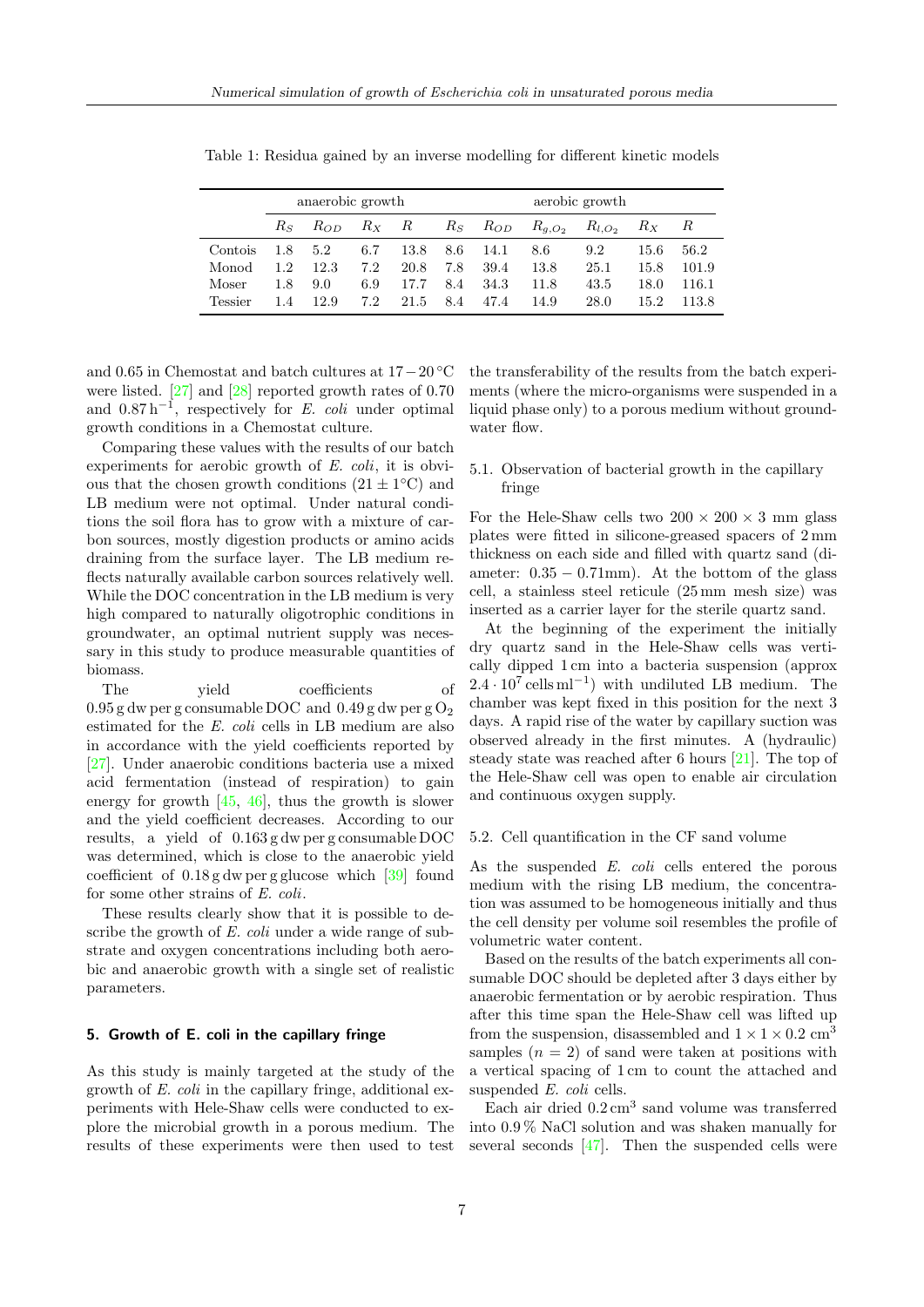<span id="page-7-0"></span>

| Parameter                                                                                   | Aerobic                                             | Anaerobic         |
|---------------------------------------------------------------------------------------------|-----------------------------------------------------|-------------------|
| Maximum growth rate $\mu_{max}$ . [h <sup>-1</sup> ]<br>Decay rate $r_d$ [h <sup>-1</sup> ] | $0.324 \pm 3.7\%$<br>$3.54 \cdot 10^{-3} \pm 4.2\%$ | $0.255 \pm 6.9\%$ |
| Contois saturation c. $B_{S}$ . [-]                                                         | $1.81 \pm 15.3\%$                                   | $3.07 \pm 26.3\%$ |
| Yield for substrate $Y_{S}$ . [g dw g <sup>-1</sup> consumable DOC]                         | $0.95 \pm 4.3\%$                                    | $0.163 \pm 2.1\%$ |
| Contois saturation c. $B_{O_2}$ [-]                                                         | $0.019 \pm 27.6\%$                                  |                   |
| Yield for oxygen $Y_{O_2}$ [g dw g <sup>-1</sup> O <sub>2</sub> ]                           | $0.49 \pm 8.2\%$                                    |                   |
| Maintenance for oxygen $m_o$ [l h <sup>-1</sup> g <sup>-1</sup> dw]                         | $0.003 \pm 19.9\%$                                  |                   |
| Oxygen mass transfer c. $k_L \alpha$ [h <sup>-1</sup> ]                                     | $33.2 \pm 9.3\%$                                    |                   |

Table 2: Growth parameters derived by inverse modelling

counted under the microscope according to [\[48\]](#page-12-18) and the cell density was converted into cells per ml sample volume. The sample CF volume includes both the volume of the matrix and of the pore space.

The rest of the porous medium was divided into 1 cm high samples to the gravimetric water content at different heights. Using a porosity of 0.38 obtained from the dried samples, the gravimetric water content was converted into volumetric water content. A van Genuchten/Mualem model [\[49\]](#page-12-19) with  $\alpha$  and  $n$  as free parameters and  $m = 1 - \frac{1}{n}$  was fitted to the profile to determine soil hydraulic properties.

#### <span id="page-7-2"></span>5.3. Cell densities in the CF

The profile of water saturation in the Hele-Shaw cell calculated with the fitted van Genuchten model, and the vertical distribution of the cell density of E. coli are shown in Fig. [3.](#page-9-0) The lower part of the domain up to 2 cm is fully water saturated and the E. coli cells were growing anaerobically. The cell concentration in this region was  $2.2 \cdot 10^8$  cells ml<sup>-1</sup> CF volume. From the amount of bioconvertible DOC, the yield parameter  $Y_{S,an}$  estimated from the batch experiments and the cell densities, the average dry weight of one E. coli cell was approx.  $5.0 \cdot 10^{-13}$  g, which is in agreement with values found in the literature.

Above the water table the water content decreases with increasing height and the gas phase becomes continuous allowing for a much more efficient oxygen transport. This allows aerobic growth and thus a better substrate utilisation. The highest cell densities (up to  $6.5 \cdot 10^8$  cells ml<sup>-1</sup> CF volume) were observed in a region with a water content between 0.5 and 0.8, as here a optimal balance between the availability of substrate and oxygen was obtained for the E. coli cells. Above this zone the cell density decreases proportional to the water content.

# 5.4. Reactive transport model

Microbial growth in an unsaturated porous medium can be simulated as a special kind of reactive multiphase flow. For each component  $\kappa$  a mass balance equation is given by

<span id="page-7-1"></span>
$$
\frac{\partial(\theta_{\alpha}c_{\alpha,\kappa})}{\partial t} + \nabla \cdot \{j_{\alpha,\kappa}\} = r_{\alpha,\kappa} + e_{\alpha,\kappa},\tag{9}
$$

where  $\theta_{\alpha} = s_{\alpha} \phi$  is the volumetric water or gas content depending on the phase saturation  $s_{\alpha}$  and the porosity  $\phi$ ,  $c_{\alpha,\kappa}$  is the concentration of component  $\kappa$  in phase  $\alpha$ ,  $j_{\alpha,\kappa}$  is the flux of component  $\kappa$  in phase  $\alpha$ ,  $r_{\alpha,\kappa}$  is the net change by reactions and  $e_{\alpha,\kappa}$  is the phase exchange. The main components of the system are oxygen, consumable DOC as a dissolved substrate and the microbial cell density (the two latter only occur in the liquid phase).

Due to the high diffusion coefficient for oxygen in the gas phase and the small solubility, we assume that pressure changes due to the reactions are negligible and gas transport is purely diffusive. In the absence of groundwater flow the solute is also transported by diffusion only. We assume that E. coli cells are immotile and thus do not move without water flow, therefore  $j_{l,X}$ can be neglected.

Ficks' law is used together with the second model of Millington and Quirk for the dependence of the effective diffusion coefficient on phase saturation [\[50\]](#page-12-20) and one obtains

$$
j_{\alpha,\kappa} = -s_{\alpha}^2 \phi^{\frac{4}{3}} D_{\alpha,\kappa} \nabla c_{\alpha,\kappa},
$$

where  $D_{\alpha,\kappa}$  is the molecular diffusion coefficient of component  $κ$  in phase  $α$ .

With the growth model [\(8\)](#page-4-0) derived from the batch experiments we obtain the following reaction terms for cell density  $c_{l,X}$  and substrate and oxygen concentra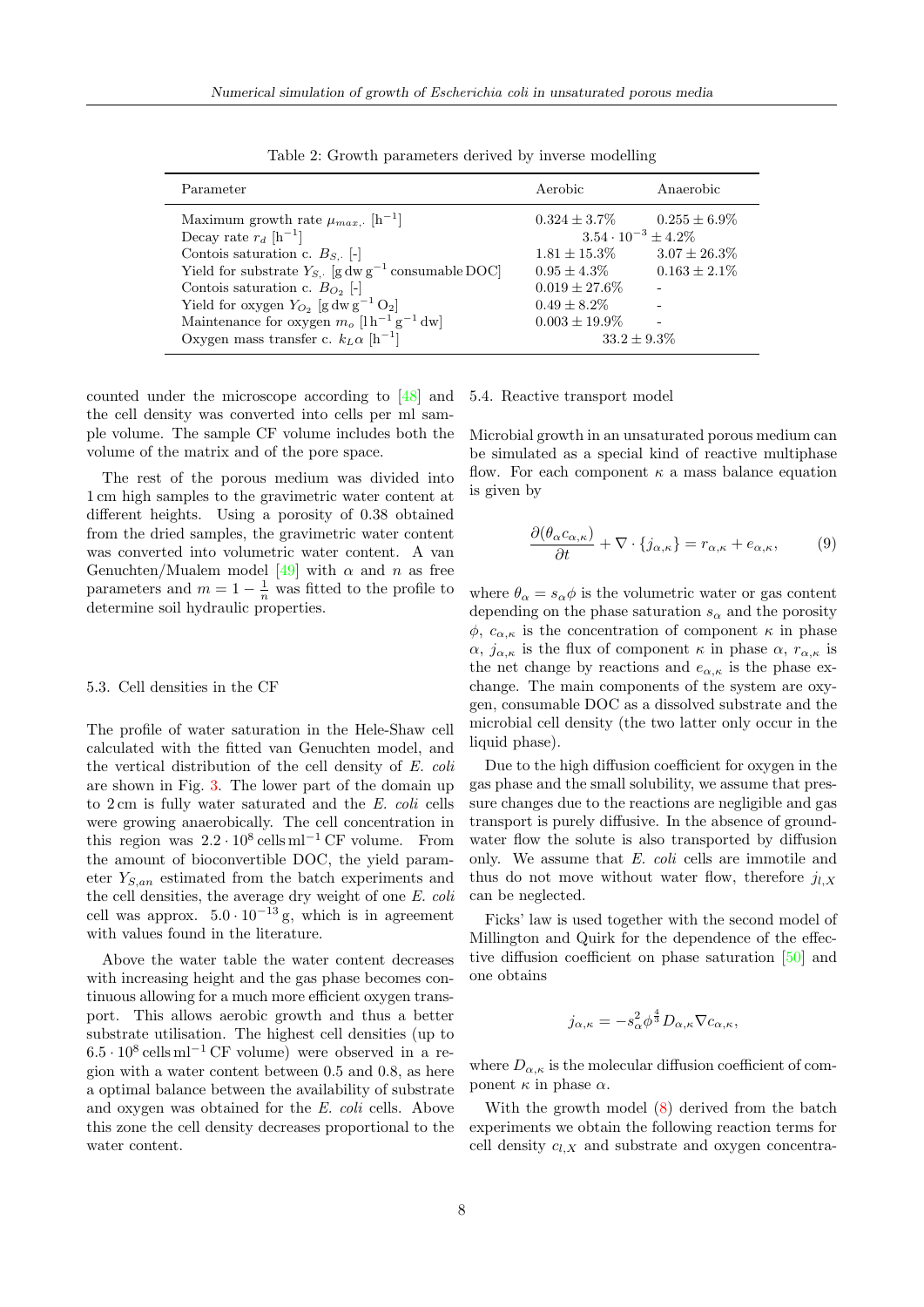tion  $c_{l,S}, c_{l,O_2}$ :

$$
r_{l,X} = \theta_l \left( \mu_a + \mu_{an} - r_d \right) c_{l,X},
$$

$$
r_{l,S} = -\theta_l \left( \frac{\mu_a}{Y_{S,a}} + \frac{\mu_{an}}{Y_{S,an}} \right) c_{l,X},
$$

$$
r_{l,O_2} = -\theta_l \left( \frac{\mu_a}{Y_{O_2}} + m_o c_{l,O_2} \right) c_{l,X}.
$$

#### 5.5. Oxygen phase exchange in porous media

To describe the non-equilibrium mass transfer of oxygen between gas and liquid phase, we follow a model discussed in  $[51]$  and  $[52]$  based on a stagnant film model originally developed for spherical gas bubbles. A similar approach was also used for the dissolution of a nonaqueous phase liquid by [\[53\]](#page-13-0).

In this model it is assumed that the mass transfer rate  $e_{q, O_2}/e_{l, O_2}$  between both phases is proportional to the difference between the concentration of oxygen in the liquid phase  $c_{l,O_2}$  and its equilibrium value  $c_{l,O_2}^*$ , and the specific area of the water-air interface  $a_{gw}$  and thus is given by

$$
-e_{g,O_2}=e_{l,O_2}=\beta a_{gw}\left(c_{l,O_2}^*-c_{l,O_2}\right),\qquad(10)
$$

where  $\beta$  is a proportionality constant called mass transfer coefficient.

In case of no flow, the mass transfer coefficient  $\beta$  for a spherical structure with a mean particle diameter  $p_d$ is given by [\[54\]](#page-13-1)

$$
\beta = \frac{1}{\delta_{\text{eff}}} D_{l,O_2} = \left(\frac{2}{p_d} + \frac{1}{\delta}\right) D_{l,O_2}, \quad (11)
$$

where  $D_{l,O_2}$  is the oxygen diffusion coefficient in water and  $\delta$  is the thickness of the stagnant film layer. In no-flow conditions, the term  $2p_d^{-1}$  dominates and the effective boundary layer thickness  $\delta_{\text{eff}}$  is therefore proportional to  $p_d$  [\[52\]](#page-12-22).

For this approach the determination of the gas-liquid interfacial area is a crucial parameter. Many (empirical) relationships are proposed in literature, for an overview see [\[55\]](#page-13-2).

A rather simple model - based on geometrical considerations- to estimate the total surface area for any packing of spheres was presented by [\[56\]](#page-13-3). They claim that the effective interfacial area is proportional to the gas saturation and is given by

<span id="page-8-2"></span>
$$
a_{gw} = \kappa s_g \frac{6\phi}{p_d},\tag{12}
$$

where  $\kappa$  should describe the fraction of the liquid-gas surface area exposed to mobile water. It is often as-sumed to be equal to the porosity [\[51\]](#page-12-21).

A more complex approach to determine the gasliquid interfacial area using an equivalent pore size distribution derived from the water retention function was proposed by [\[57\]](#page-13-4) and [\[58\]](#page-13-5). The effective air-water interfacial area is the given by

<span id="page-8-0"></span>
$$
a_{gw} = \frac{3\phi}{2\sigma} \int\limits_{0}^{s_l} p_c(S) dS,
$$
 (13)

where  $\sigma$  is the surface tension of the water. The integral in [\(13\)](#page-8-0) can be calculated analytically for a van Genuchten parametrisation [\[49\]](#page-12-19) with  $m = 1 - \frac{1}{n}$  using the substitution  $z = \frac{n+1}{n}$ ,  $w = \frac{n-2}{n}$  (see [\[58\]](#page-13-5), eq. (15)) and [\(13\)](#page-8-0) can be expressed as

<span id="page-8-1"></span>
$$
a_{gw} = \frac{3\phi}{2\sigma} \frac{n-1}{\alpha n} B(w, z) \left(1 - I_u(w, z)\right),\tag{14}
$$

where  $B(w, z)$  is the beta function and  $I_u(w, z)$  represents the incomplete beta function.

#### 5.5.1. Numerical discretisation

The system of reaction-diffusion equations [\(9\)](#page-7-1) was discretised using a cell-centered finite-volume scheme in space and an implicit Euler scheme in time. The arising non-linear equations are solved with Newton-Method. The DUNE/PDELab software framework [\[59,](#page-13-6) [60\]](#page-13-7) was used to facilitate the implementation.

As the flow process in the Hele-Shaw cell was essentially vertical, a one-dimensional grid with a 1024 cells was used, which produced a grid convergent solution.

# 5.6. Numerical simulation of growth in porous media

As the initial infiltration and the establishment of a stationary CF was fast (compared to the duration of the experiment) and no changes in water saturation were observed afterwards, we can assume that the consumable DOC and E. coli concentrations at the beginning of the experiment are uniform. The initial concentrations of all components are given in Table [3.](#page-9-1)

All domain boundaries were assumed to be impermeable for components in the liquid phase (zero-flux Neumann boundary condition). As the Hele-Shaw cell was open at the top, a Dirichlet boundary condition was used for oxygen in the gas phase with a mass fraction of 20.95% and standard pressure and temperature.

For the growth model the parameters determined in the batch experiments were used (Table [2\)](#page-7-0). As described above the hydraulic parameters were obtained by independent measurements (Section [5.3\)](#page-7-2) and the diffusion coefficients were taken from literature (Table [4\)](#page-9-2). No additional calibration was performed.

A comparison of profiles of simulated and measured cell densities is shown in Fig. [3.](#page-9-0) The simulated cell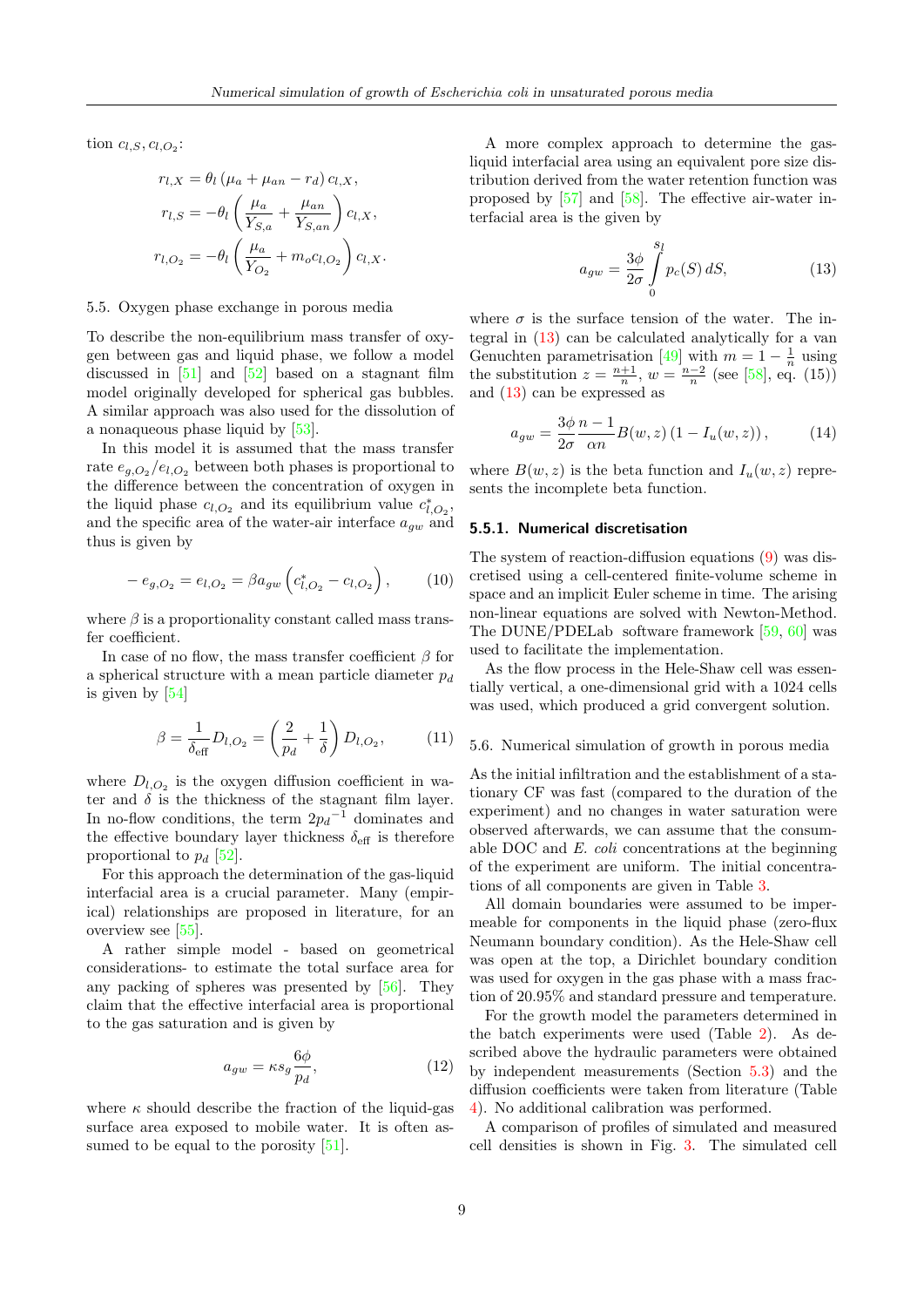<span id="page-9-1"></span>Table 3: Initial concentrations of liquid and gas component

| Component                              | Initial concentration                           |
|----------------------------------------|-------------------------------------------------|
| biomass $c_{l,X}$                      | $12 \,\mathrm{mg}\,\mathrm{l}^{-1}$             |
| consumable substrate $c_{l,S}$         | $2.0 \,\mathrm{g} \,\mathrm{\overline{1}^{-1}}$ |
| dissolved oxygen in water $c_{l, O_2}$ | $3.0 \,\mathrm{mg}\,\mathrm{l}^{-1}$            |
| oxygen in air $c_{g,O_2}$              | $8.7 \text{ mmol}1^{-1}$                        |

<span id="page-9-2"></span>Table 4: Hydraulic parameters and diffusion coefficients for the sample calculations

| van Genuchten model    |                                                    |  |
|------------------------|----------------------------------------------------|--|
| $\,n$                  | 4.9                                                |  |
| $\alpha$               | $1.7 \cdot 10^{-3}$ Pa <sup>-1</sup>               |  |
| porosity $\phi$        | 0.38                                               |  |
| Diffusion coefficients |                                                    |  |
| $\natural D_{l,S}$     | $1.9\cdot10^{-10}\,\mathrm{m^2\,s^{-1}}$           |  |
| $\ddagger D_{l,O_2}$   | $2.2 \cdot 10^{-9}$ m <sup>2</sup> s <sup>-1</sup> |  |
| $\ddagger D_{g,O_2}$   | $1.8\cdot10^{-5}\,\mathrm{m^2\,s^{-1}}$            |  |
| $\pm$ [61], $\pm$ [62] |                                                    |  |

density is very sensitive to the model used to represent the phase exchange of oxygen for water saturations between 0.5 and 0.95, whereas in the completely water saturated part of the Hele-Shaw cell growth is always anaerobic and at a water saturation below 0.5 oxygen diffusion in the continuous gas phase and phase exchange are always fast enough and thus growth is purely aerobic.

For both models of oxygen transfer, the efficiency of the phase exchange decreases with increasing mean particle diameter  $p_d$ . Thus for smaller values of  $p_d$  the position of the peak of the cell density is shifted to lower water saturations (higher positions) and is at the same time decreasing in height due to the reduced amount of substrate available at lower water saturations. While for the Niemet model [\(14\)](#page-8-1) a good agreement between measured and simulated values is obtained with  $r_d =$ 0.35 mm (which is the size of the smaller grains in the sand used), a sufficient match for the simpler model Gvirtzman and Roberts [\(12\)](#page-8-2) requires an unrealistically large value of  $r_d = 1.2$  mm.

In both models  $(12)$  and  $(14)$  the gas-liquid interfacial area is roughly proportional to the air content. However, the network models [\[63,](#page-13-10) [64,](#page-13-11) [65\]](#page-13-12) and experiments with glass beads  $[66, 55]$  $[66, 55]$  $[66, 55]$  found this relationship to hold only for  $s_l > 0.3$ . The air-water interfacial area can decrease again for lower water saturations, which would result in an overestimated phase exchange (and aerobic growth). This could explain the slightly to high biomass in the region with low water saturations. However, as oxygen is not the limiting factor under these

conditions this is rather unlikely.

<span id="page-9-0"></span>

Figure 3: Comparison of cell density concentration computed by a numerical simulation for different oxygen exchange models with the experimental data after 3 days of growth in LB medium.

# 6. Conclusions

E. coli in faeces naturally grows under anaerobic conditions by mixed acid fermentation [\[26\]](#page-11-15), but it can also grow by respiration e.g. in Chemostat cultures under aeration. Based on experiments in batch culture, we developed a mathematical model, which is able to consider both, the aerobic and the anaerobic growth of E. coli.

A suitable growth model for E. coli (HB101 K12 pGLO) based on laboratory experiments in batch culture was developed. The model is able to consider both, aerobic and anaerobic growth simultaneously. Using different types of data from many batch experiments, a unique set of growth parameters describing all batch experiments was determined using inverse modelling.

From a series of alternative growth rate models, the modified growth rate model proposed by [\[33\]](#page-12-3) resulted in the best agreement between measured and simulated data.

The proposed model for microbiological growth of E. coli in batch cultures was extended with models for the oxygen phase exchange and transport of substrate and oxygen to be able to describe growth in porous media.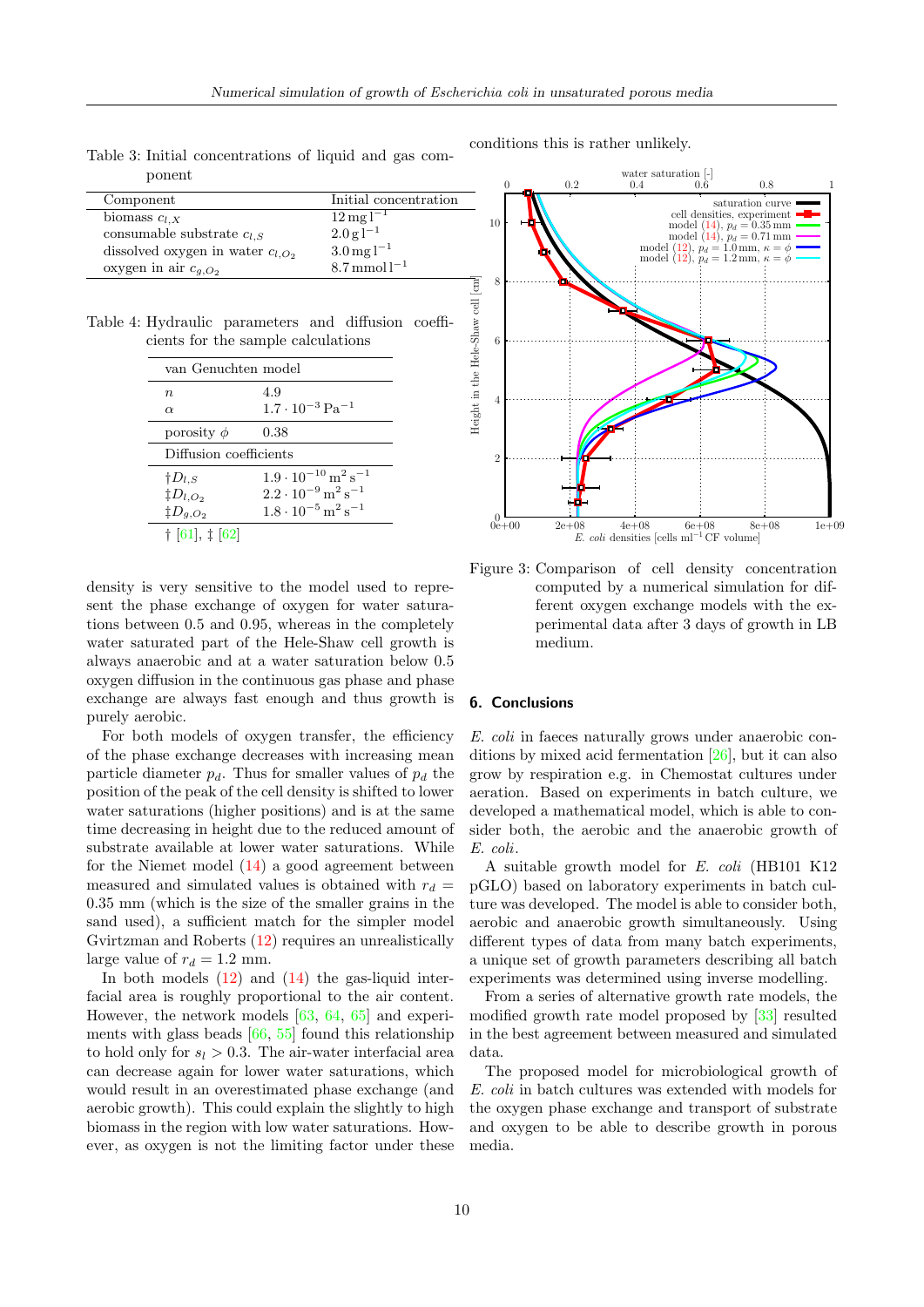Results of the laboratory experiment in a Hele-Shaw cell filled with quartz sand and of modelling of cell distribution showed a very good prediction of the cell density profile of E. coli cells within the CF. The numerical simulation was performed without any additionally calibration of the parameters estimated from the batch experiments. While the numerical simulation showed a strong dependency on the model used to calculate airwater interfacial area, the model of Niemet produced a very good agreement with the counted cell densities using the particle diameter of the smaller grains in the sand used in the experiment.

The very good predictive quality of the growth model developed from batch experiments for the quite different conditions in a porous medium makes it a promising basis for further experiments. While the model was applied in this work only to bacterial growth under static conditions, it will be applied to situations with groundwater flow and continuous nutrient supply in the future.

# <span id="page-10-10"></span>A. Parameter Estimation

The temporal development of a dynamic system with the components  $x_1, \ldots, x_n$  is given by a system of ordinary differential equations (in vector notation)

$$
\frac{\mathrm{d}\boldsymbol{x}}{\mathrm{d}t} = \boldsymbol{f}\left(\boldsymbol{x};\boldsymbol{\theta};t\right) \quad \boldsymbol{x}(0) = \boldsymbol{x}_0
$$

with  $\boldsymbol{x} = (x_1, \ldots, x_n)^T$  and parameters  $\boldsymbol{\theta} =$  $(\theta_1,\ldots,\theta_p)^T$ . Let  $y_{i,j}$  denote measurements (or functions of the measurements) taken at time points  $t_i, j =$  $1, \ldots, m$ .

The problem to be solved is the minimization of the objective function (residuum)

<span id="page-10-11"></span>
$$
R(\theta) = \sum_{i=1}^{n} R_i(\theta) = \sum_{i=1}^{n} \sum_{j=1}^{m} \left( \frac{x_{ij}(\theta, t) - y_{ij}}{w_{ij}} \right)^2
$$
 (15)

over the set of admissible parameter values with appropriate weighting factors  $w_{ij}$ .

# Acknowledgements

This study was funded by DFG (German Research Foundation) through the Research Group FOR 831 "Dynamic Capillary Fringes: A Multidisciplinary Approach" (Project Ga 546/5-2 and Ba 1498/7-2). Furthermore, we thank D. Bonefas for his excellent laboratory assistance.

#### References

<span id="page-10-0"></span>[1] Cannavo, P., Richaume, a., Lafolie, F.: Fate of nitrogen and carbon in the vadose zone: in situ and laboratory measurements of seasonal variations in aerobic respiratory and denitrifying activities. Soil Biology and Biochemistry 36(3), 463–478 (2004). DOI 10. 1016/j.soilbio.2003.10.023. URL [http://linkinghub.](http://linkinghub.elsevier.com/retrieve/pii/S0038071703003511) [elsevier.com/retrieve/pii/S0038071703003511](http://linkinghub.elsevier.com/retrieve/pii/S0038071703003511)

- <span id="page-10-1"></span>[2] Holden, P., Fierer, N.: Microbial processes in the vadose zone. Vadose Zone Journal 4(1), 1–21 (2005). DOI 10.2136/vzj2005.0001. URL [http://vzj.](http://vzj.geoscienceworld.org/content/4/1/1.short) [geoscienceworld.org/content/4/1/1.short](http://vzj.geoscienceworld.org/content/4/1/1.short)
- <span id="page-10-2"></span>[3] Or, D., Smets, B., Wraith, J., Dechesne, A., Friedman, S.: Physical constraints affecting bacterial habitats and activity in unsaturated porous media a review. Advances in Water Resources 30(6-7), 1505–1527 (2007). DOI 10.1016/j.advwatres.2006. 05.025. URL [http://linkinghub.elsevier.com/](http://linkinghub.elsevier.com/retrieve/pii/S030917080600131X) [retrieve/pii/S030917080600131X](http://linkinghub.elsevier.com/retrieve/pii/S030917080600131X)
- <span id="page-10-3"></span>[4] Dechesne, A., Or, D., Gülez, G., Smets, B.F.: The porous surface model, a novel experimental system for online quantitative observation of microbial processes under unsaturated conditions. Applied and Environmental Microbiology 74(16), 5195–200 (2008). DOI 10.1128/AEM.00313-08. URL [http://www.pubmedcentral.nih.gov/](http://www.pubmedcentral.nih.gov/articlerender.fcgi?artid=2519293&tool=pmcentrez&rendertype=abstract) [articlerender.fcgi?artid=2519293&tool=](http://www.pubmedcentral.nih.gov/articlerender.fcgi?artid=2519293&tool=pmcentrez&rendertype=abstract) [pmcentrez&rendertype=abstract](http://www.pubmedcentral.nih.gov/articlerender.fcgi?artid=2519293&tool=pmcentrez&rendertype=abstract)
- <span id="page-10-4"></span>[5] Tindall, J., Weeks, E., Friedel, M.: Part 2: A field study of enhanced remediation of toluene in the vadose zone using a nutrient solution. Water, Air, and Soil Pollution 168(1-4), 359–389 (2005). DOI doi:10.1007/s11270-005-3584-4. URL [http://www.ingentaconnect.com/content/klu/](http://www.ingentaconnect.com/content/klu/wate/2005/00000168/F0040001/00003584) [wate/2005/00000168/F0040001/00003584](http://www.ingentaconnect.com/content/klu/wate/2005/00000168/F0040001/00003584)
- <span id="page-10-5"></span>[6] Lee, E.J., Kim, M., Kim, Y., Lee, K.K.: Numerical and field investigation of enhanced in situ denitrification in a shallow-zone well-to-well recirculation system. Ecological Modelling 220(19), 2441–2449 (2009). DOI 10.1016/j.ecolmodel.2009. 06.014. URL [http://linkinghub.elsevier.com/](http://linkinghub.elsevier.com/retrieve/pii/S0304380009003913) [retrieve/pii/S0304380009003913](http://linkinghub.elsevier.com/retrieve/pii/S0304380009003913)
- <span id="page-10-6"></span>[7] Bester, K., Banzhaf, S., Burkhardt, M., Janzen, N., Niederstrasser, B., Scheytt, T.: Activated soil filters for removal of biocides from contaminated runoff and waste-waters. Chemosphere 85(8), 1233–40 (2011). DOI 10.1016/j.chemosphere.2011.07.017. URL <http://www.ncbi.nlm.nih.gov/pubmed/21855108>
- <span id="page-10-7"></span>[8] Ronen, D., Scher, H., Blunt, M.: On the structure and flow processes in the capillary fringe of phreatic aquifers. Transport in Porous Media 28(2), 159–180 (1997). DOI 10.1023/A:1006583410617. URL [http:](http://dx.doi.org/10.1023/A%3A1006583410617) [//dx.doi.org/10.1023/A%3A1006583410617](http://dx.doi.org/10.1023/A%3A1006583410617)
- <span id="page-10-8"></span>[9] Skopp, J., Jawson, M., Doran, J.: Steadystate aerobic microbial activity as a function of soil water content. Soil Science Society of America Journal 54(6), 1619–25 (1990). DOI 10.2136/sssaj1990.03615995005400060018x. URL [https://www.crops.org/publications/sssaj/](https://www.crops.org/publications/sssaj/abstracts/54/6/SS0540061619) [abstracts/54/6/SS0540061619](https://www.crops.org/publications/sssaj/abstracts/54/6/SS0540061619)
- <span id="page-10-9"></span>[10] Chang, W., Halverson, L.: Reduced water availability influences the dynamics, development, and ultrastructural properties of Pseudomonas putida biofilms.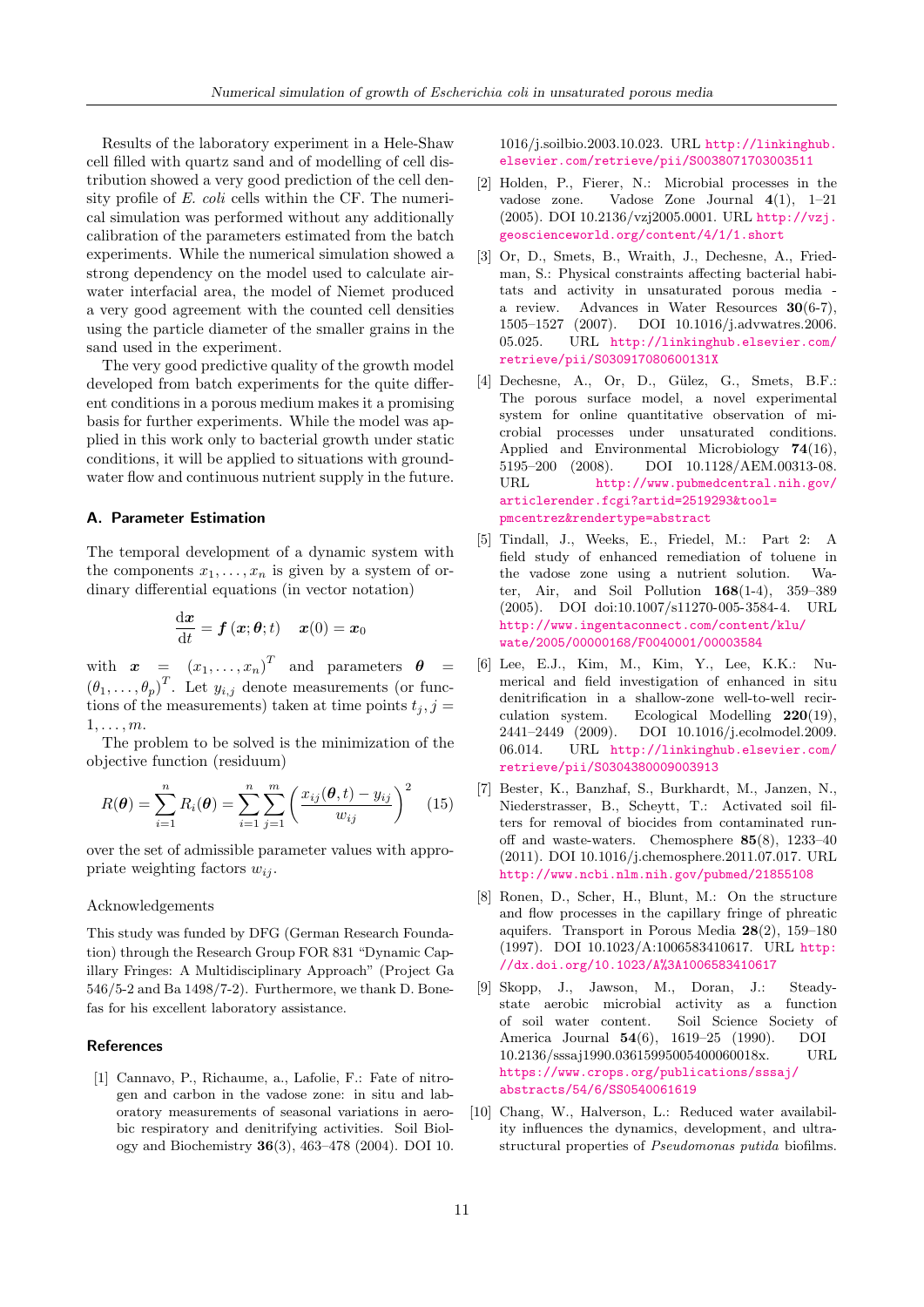Journal of Bacteriology 185(20), 6199–6204 (2003). DOI 10.1128/JB.185.20.6199-6204.2003. URL [http:](http://jb.asm.org/content/185/20/6199.short) [//jb.asm.org/content/185/20/6199.short](http://jb.asm.org/content/185/20/6199.short)

- <span id="page-11-0"></span>[11] Trevors, J.: Respiratory activity of a genetically engineered Pseudomonas fluorescens strain in soil measured using gas chromatography. Journal of Microbiological Methods 14(1), 11–20 (1991). URL [http://www.sciencedirect.com/science/article/](http://www.sciencedirect.com/science/article/pii/0167701291900039) [pii/0167701291900039](http://www.sciencedirect.com/science/article/pii/0167701291900039)
- <span id="page-11-1"></span>[12] Bell, C., McIntyre, N., Cox, S., Tissue, D., Zak, J.: Soil microbial responses to temporal variations of moisture and temperature in a chihuahuan desert grassland. Microbial Ecology 56(1), 153–67 (2008). DOI 10.1007/s00248-007-9333-z. URL [http://www.ncbi.](http://www.ncbi.nlm.nih.gov/pubmed/18246293) [nlm.nih.gov/pubmed/18246293](http://www.ncbi.nlm.nih.gov/pubmed/18246293)
- <span id="page-11-2"></span>[13] Fernández-Calviño, D., Rousk, J., Brookes, P.C., Bååth, E.: Bacterial pH-optima for growth track soil pH, but are higher than expected at low pH. Soil Biology and Biochemistry  $43(7)$ , 1569–1575 (2011). DOI 10.1016/j.soilbio.2011.04.007. URL [http://linkinghub.elsevier.com/retrieve/pii/](http://linkinghub.elsevier.com/retrieve/pii/S0038071711001659) [S0038071711001659](http://linkinghub.elsevier.com/retrieve/pii/S0038071711001659)
- <span id="page-11-3"></span>[14] Borch, T., Kretzschmar, R., Kappler, A., Cappellen, P.V., Ginder-Vogel, M., Voegelin, A., Campbell, K.: Biogeochemical redox processes and their impact on contaminant dynamics. Environmental Science & Technology 44(1), 15–23 (2010). DOI 10.1021/es9026248. URL [http://www.ncbi.nlm.nih.](http://www.ncbi.nlm.nih.gov/pubmed/20000681) [gov/pubmed/20000681](http://www.ncbi.nlm.nih.gov/pubmed/20000681)
- <span id="page-11-4"></span>[15] Reischke, S., Rousk, J., Bååth, E.: The effects of glucose loading rates on bacterial and fungal growth in soil. Soil Biology and Biochemistry 70, 88–95 (2013). DOI 10.1016/j.soilbio.2013. 12.011. URL [http://linkinghub.elsevier.com/](http://linkinghub.elsevier.com/retrieve/pii/S0038071713004446) [retrieve/pii/S0038071713004446](http://linkinghub.elsevier.com/retrieve/pii/S0038071713004446)
- <span id="page-11-5"></span>[16] Sierra, J., Renault, P.: Oxygen consumption by soil microorganisms as affected by oxygen and carbon dioxide levels. Applied Soil Ecology  $2(3)$ , 175–184 (1995). DOI 10.1016/0929-1393(95) 00051-L. URL [http://linkinghub.elsevier.com/](http://linkinghub.elsevier.com/retrieve/pii/092913939500051L) [retrieve/pii/092913939500051L](http://linkinghub.elsevier.com/retrieve/pii/092913939500051L)
- <span id="page-11-6"></span>[17] Limmer, C., Drake, H.: Effects of carbon, nitrogen, and electron acceptor availability on anaerobic N 2-fixation in a beech forest soil. Soil Biology and Biochemistry  $30(2)$ ,  $153-158$ (1998). DOI 10.1016/S0038-0717(97)00099-0. URL [http://www.sciencedirect.com/science/article/](http://www.sciencedirect.com/science/article/pii/S0038071797000990) [pii/S0038071797000990](http://www.sciencedirect.com/science/article/pii/S0038071797000990)
- <span id="page-11-7"></span>[18] Bundt, M., Widmer, F., Pesaro, M.: Preferential flow paths: biological 'hot spots' in soils. Soil Biology and Biochemistry 33(1), 729– 38 (2001). URL [http://www.sciencedirect.com/](http://www.sciencedirect.com/science/article/pii/S0038071700002182) [science/article/pii/S0038071700002182](http://www.sciencedirect.com/science/article/pii/S0038071700002182)
- <span id="page-11-8"></span>[19] Affek, H.P., Ronen, D., Yakir, D.: Production of co2 in the capillary fringe of a deep phreatic aquifer. Water Resources Research 34(5), 989–996 (1998). DOI 10.1029/98WR00095. URL [http://dx.doi.org/10.](http://dx.doi.org/10.1029/98WR00095) [1029/98WR00095](http://dx.doi.org/10.1029/98WR00095)
- <span id="page-11-9"></span>[20] Jost, D., Winter, J., Gallert, C.: Distribution of aerobic motile and non-motile bacteria within the capillary fringe of silica sand. Water Research 44(4), 1279– 87 (2010). DOI 10.1016/j.watres.2010.01.001. URL <http://www.ncbi.nlm.nih.gov/pubmed/20116084>
- <span id="page-11-10"></span>[21] Jost, D., Winter, J., Gallert, C.: Water and Oxygen Dependence of Pseudomonas putida Growing in Silica Sand Capillary Fringes. Vadose Zone Journal 10(2), 532 (2011). DOI 10.2136/vzj2010. 0092. URL [http://vzj.geoscienceworld.org/cgi/](http://vzj.geoscienceworld.org/cgi/content/abstract/10/2/532) [content/abstract/10/2/532](http://vzj.geoscienceworld.org/cgi/content/abstract/10/2/532)
- <span id="page-11-11"></span>[22] Bauer, R.D., Maloszewski, P., Zhang, Y., Meckenstock, R.U., Griebler, C.: Mixing-controlled biodegradation in a toluene plume–results from twodimensional laboratory experiments. Journal of Contaminant Hydrology 96(1-4), 150–68 (2008). DOI 10. 1016/j.jconhyd.2007.10.008. URL [http://www.ncbi.](http://www.ncbi.nlm.nih.gov/pubmed/18083271) [nlm.nih.gov/pubmed/18083271](http://www.ncbi.nlm.nih.gov/pubmed/18083271)
- <span id="page-11-12"></span>[23] Bauer, R.D., Rolle, M., Kürzinger, P., Grathwohl, P., Meckenstock, R.U., Griebler, C.: Twodimensional flow-through microcosms - Versatile test systems to study biodegradation processes in porous aquifers. Journal of Hydrology 369(3- 4), 284–295 (2009). DOI 10.1016/j.jhydrol.2009. 02.037. URL [http://linkinghub.elsevier.com/](http://linkinghub.elsevier.com/retrieve/pii/S0022169409001164) [retrieve/pii/S0022169409001164](http://linkinghub.elsevier.com/retrieve/pii/S0022169409001164)
- <span id="page-11-13"></span>[24] Chen, G., Walker, S.L.: Fecal indicator bacteria transport and deposition in saturated and unsaturated porous media. Environmental Science & Technology 46(16), 8782–90 (2012). DOI 10.1021/es301378q. URL <http://www.ncbi.nlm.nih.gov/pubmed/22809290>
- <span id="page-11-14"></span>[25] Clark, D.: The fermentation pathways of Escherichia coli. FEMS Microbiology Letters 63(3), 223– 234 (1989). DOI 10.1111/j.1574-6968.1989.tb03398. x. URL [http://www.sciencedirect.com/science/](http://www.sciencedirect.com/science/article/pii/0378109789901328) [article/pii/0378109789901328](http://www.sciencedirect.com/science/article/pii/0378109789901328)
- <span id="page-11-15"></span>[26] Madigan, M.T., Martinko, J.M., Stahl, D., Clark, D.P.: Brock Biology of Microorganisms, 13 edn. Benjamin Cummings (2010)
- <span id="page-11-16"></span>[27] Reiling, H., Laurila, H., Fiechter, a.: Mass culture of Escherichia coli: Medium development for low and high density cultivation of Escherichia coli B/r in minimal and complex media. Journal of Biotechnology  $2(3-4)$ , 191-206 (1985). DOI 10.1016/0168-1656(85) 90038-0. URL [http://linkinghub.elsevier.com/](http://linkinghub.elsevier.com/retrieve/pii/0168165685900380) [retrieve/pii/0168165685900380](http://linkinghub.elsevier.com/retrieve/pii/0168165685900380)
- <span id="page-11-17"></span>[28] Lendenmann, U., Egli, T.: Is Escherichia coli growing in glucose-limited chemostat culture able to utilize other sugars without lag? Microbiology (Reading, England)  $141$  ( Pt  $1$ )(1 995), 71–8 (1995). URL <http://www.ncbi.nlm.nih.gov/pubmed/7894722>
- <span id="page-11-18"></span>[29] Larsson, G., Enfors, S.: Kinetics of Escherichia coli hydrogen production during short term repeated aerobicanaerobic fluctuations. Bioprocess Engineering 9(4), 167–172 (1993). URL [http://link.springer.com/](http://link.springer.com/article/10.1007/BF00389925) [article/10.1007/BF00389925](http://link.springer.com/article/10.1007/BF00389925)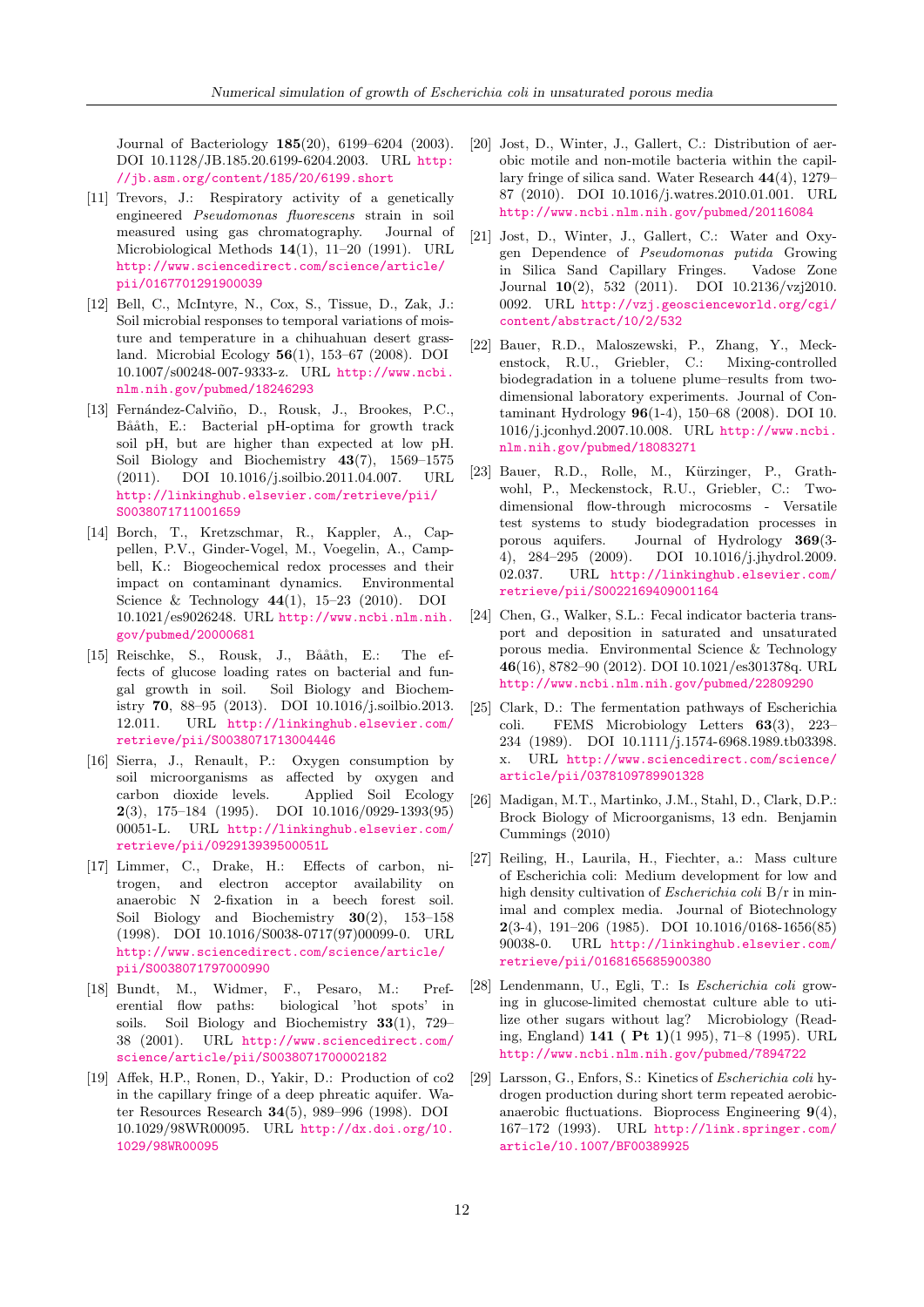- <span id="page-12-0"></span>[30] Haberer, C.: Oxygen transfer in a fluctuating capillary fringe. Journal of Contaminant Hydrology 122(1- 4), 26–39 (2011). DOI 10.1016/j.jconhyd.2010.10. 006. URL [http://www.ncbi.nlm.nih.gov/pubmed/](http://www.ncbi.nlm.nih.gov/pubmed/21131093) [21131093](http://www.ncbi.nlm.nih.gov/pubmed/21131093)
- <span id="page-12-1"></span>[31] Monod, J.: The growth of bacterial cultures. Annual Reviews in Microbiology 3 (1949). URL [http://www.annualreviews.org/doi/abs/10.1146/](http://www.annualreviews.org/doi/abs/10.1146/annurev.mi.03.100149.002103) [annurev.mi.03.100149.002103](http://www.annualreviews.org/doi/abs/10.1146/annurev.mi.03.100149.002103)
- <span id="page-12-2"></span>[32] Moser, H.: The dynamics of bacterial populations maintained in the chemostat. Carnegie Institution of Washington Washington (1958)
- <span id="page-12-3"></span>[33] Contois, D.E.: Kinetics of bacterial growth: relationship between population density and specific growth rate of continuous cultures. Journal of General Microbiology 21, 40–50 (1959). URL [http://www.ncbi.](http://www.ncbi.nlm.nih.gov/pubmed/13811643) [nlm.nih.gov/pubmed/13811643](http://www.ncbi.nlm.nih.gov/pubmed/13811643)
- <span id="page-12-4"></span>[34] Powell, E., Evans, C., Strange, E., Tempest, D.: Microbial physiology and continuous culture. HMSO, London (1967)
- <span id="page-12-5"></span>[35] Dabes, J.N., Finn, R.K., Welke, C.R.: Equations of substrate-limited growth: the case for Blackman kinetics. Biotechnology and Bioengineering 15(6), 1159– 77 (1973). DOI 10.1002/bit.260150613. URL [http:](http://www.ncbi.nlm.nih.gov/pubmed/4203180) [//www.ncbi.nlm.nih.gov/pubmed/4203180](http://www.ncbi.nlm.nih.gov/pubmed/4203180)
- <span id="page-12-6"></span>[36] Koch, A., Wang, C.: How close to the theoretical diffusion limit do bacterial uptake systems function? Archives of Microbiology  $131(1)$ , 36-42 (1982). DOI 10.1007/BF00451496. URL [http://link.springer.](http://link.springer.com/article/10.1007/BF00451496) [com/article/10.1007/BF00451496](http://link.springer.com/article/10.1007/BF00451496)
- <span id="page-12-7"></span>[37] Kornaros, M., Lyberatos, G.: Kinetics of aerobic growth of a denitrifying bacterium, pseudomonas denitrificans, in the presence of nitrates and/or nitrites. Water Research  $31(3)$ , 479 – 488 (1997). DOI 10.1016/S0043-1354(96) 00288-6. URL [http://www.sciencedirect.com/](http://www.sciencedirect.com/science/article/pii/S0043135496002886) [science/article/pii/S0043135496002886](http://www.sciencedirect.com/science/article/pii/S0043135496002886)
- <span id="page-12-8"></span>[38] Sander, R.: Compilation of Henry's Law Constants for Inorganic and Organic Species of Potential Importance in Environmental Chemistry (Version 3) (1999). URL <http://www.henrys-law.org/>
- <span id="page-12-9"></span>[39] Ataai, M., Shuler, M.: Simulation of the growth pattern of a single cell of Escherichia coli under anaerobic conditions. Biotechnology and Bioengineering 27(8), 1027–1035 (1985). URL [http://onlinelibrary.](http://onlinelibrary.wiley.com/doi/10.1002/bit.260270714/abstract) [wiley.com/doi/10.1002/bit.260270714/abstract](http://onlinelibrary.wiley.com/doi/10.1002/bit.260270714/abstract)
- <span id="page-12-10"></span>[40] Senn, H., Lendenmann, U., Snozzi, M.: The growth of Escherichia coli in glucose-limited chemostat cultures: a re-examination of the kinetics. Biochimica et Biophysica Acta 1201(3), 424– 436 (1994). URL [http://www.sciencedirect.com/](http://www.sciencedirect.com/science/article/pii/0304416594900728) [science/article/pii/0304416594900728](http://www.sciencedirect.com/science/article/pii/0304416594900728)
- <span id="page-12-11"></span>[41] Kovárová, K., Zehnder, A.J., Egli, T.: Temperaturedependent growth kinetics of Escherichia coli ML 30 in glucose-limited continuous culture. Journal of Bacteriology  $178(15)$ ,  $4530-9$

(1996). URL [http://www.pubmedcentral.nih.](http://www.pubmedcentral.nih.gov/articlerender.fcgi?artid=178220&tool=pmcentrez&rendertype=abstract) [gov/articlerender.fcgi?artid=178220&tool=](http://www.pubmedcentral.nih.gov/articlerender.fcgi?artid=178220&tool=pmcentrez&rendertype=abstract) [pmcentrez&rendertype=abstract](http://www.pubmedcentral.nih.gov/articlerender.fcgi?artid=178220&tool=pmcentrez&rendertype=abstract)

- <span id="page-12-12"></span>[42] Kovárová-Kovar, K., Egli, T.: Growth kinetics of suspended microbial cells: from single-substratecontrolled growth to mixed-substrate kinetics. Microbiology and Molecular Biology Reviews 62(3), 646– 666 (1998). URL [http://mmbr.asm.org/content/62/](http://mmbr.asm.org/content/62/3/646.short) [3/646.short](http://mmbr.asm.org/content/62/3/646.short)
- <span id="page-12-13"></span>[43] Richter, O., Söndgerath, D.: Parameter estimation in ecology: the link between data and models. VCH Verlangsgesellschaft, Weinheim, Germany (1990)
- <span id="page-12-14"></span>[44] Marsili-Libelli, S.: Parameter estimation of ecological models. Ecological Modelling 62(4), 233–258 (1992). DOI 10.1016/0304-3800(92)90001-U. URL [http://www.sciencedirect.com/science/article/](http://www.sciencedirect.com/science/article/pii/030438009290001U) [pii/030438009290001U](http://www.sciencedirect.com/science/article/pii/030438009290001U)
- <span id="page-12-15"></span>[45] Stokes, J.: Fermentation of glucose by suspensions of Escherichia coli. Journal of Bacteriology  $57(2)$ , 147– 158 (1949). URL [http://www.ncbi.nlm.nih.gov/](http://www.ncbi.nlm.nih.gov/pmc/articles/PMC385489/) [pmc/articles/PMC385489/](http://www.ncbi.nlm.nih.gov/pmc/articles/PMC385489/)
- <span id="page-12-16"></span>[46] Paege, L., Gibbs, M.: Anaerobic dissimilation of glucose-C14 by Escherichia coli. Journal of Bacteriology 81(1), 107–110 (1961)
- <span id="page-12-17"></span>[47] Jost, D., Winter, J., Gallert, C.: Non-invasive quantification of gfp-labeled Escherichia coli in the capillary fringe by fluorescence intensity (2014). Submitted in Vadose Zone Journal
- <span id="page-12-18"></span>[48] Taylor, J., Wilson, B., Mills, M., Burns, R.: Comparison of microbial numbers and enzymatic activities in surface soils and subsoils using various techniques. Soil Biology and Biochemistry  $34(3)$ ,  $387 - 401$  (2002). DOI 10.1016/S0038-0717(01)00199-7
- <span id="page-12-19"></span>[49] Genuchten, M.V.: A closed-form equation for predicting the hydraulic conductivity of unsaturated soils. Soil Science Society of America Journal 44, 892– 8 (1980). URL [https://dl.sciencesocieties.org/](https://dl.sciencesocieties.org/publications/sssaj/abstracts/44/5/SS0440050892) [publications/sssaj/abstracts/44/5/SS0440050892](https://dl.sciencesocieties.org/publications/sssaj/abstracts/44/5/SS0440050892)
- <span id="page-12-20"></span>[50] Jin, Y., Jury, W.: Characterizing the dependence of gas diffusion coefficient on soil properties. Soil Science Society of America Journal  $60(1)$ ,  $66-71$  (1996). DOI 10.2136/sssaj1996.03615995006000010012x. URL [https://www.soils.org/publications/](https://www.soils.org/publications/sssaj/abstracts/60/1/SS0600010066 https://dl.sciencesocieties.org/publications/sssaj/abstracts/60/1/SS0600010066) [sssaj/abstracts/60/1/SS0600010066https:](https://www.soils.org/publications/sssaj/abstracts/60/1/SS0600010066 https://dl.sciencesocieties.org/publications/sssaj/abstracts/60/1/SS0600010066) [//dl.sciencesocieties.org/publications/sssaj/](https://www.soils.org/publications/sssaj/abstracts/60/1/SS0600010066 https://dl.sciencesocieties.org/publications/sssaj/abstracts/60/1/SS0600010066) [abstracts/60/1/SS0600010066](https://www.soils.org/publications/sssaj/abstracts/60/1/SS0600010066 https://dl.sciencesocieties.org/publications/sssaj/abstracts/60/1/SS0600010066)
- <span id="page-12-21"></span>[51] Geistlinger, H., Beckmann, A., Lazik, D.: Mass transfer between a multicomponent trapped gas phase and a mobile water phase: Experiment and theory. Water Resources Research 41(11) (2005). DOI 10.1029/ 2004WR003885. URL [http://dx.doi.org/10.1029/](http://dx.doi.org/10.1029/2004WR003885) [2004WR003885](http://dx.doi.org/10.1029/2004WR003885)
- <span id="page-12-22"></span>[52] Holocher, J., Peeters, F., Aeschbach-Hertig, W., Kinzelbach, W., Kipfer, R.: Kinetic Model of Gas Bubble Dissolution in Groundwater and Its Implications for the Dissolved Gas Composition. Environmental